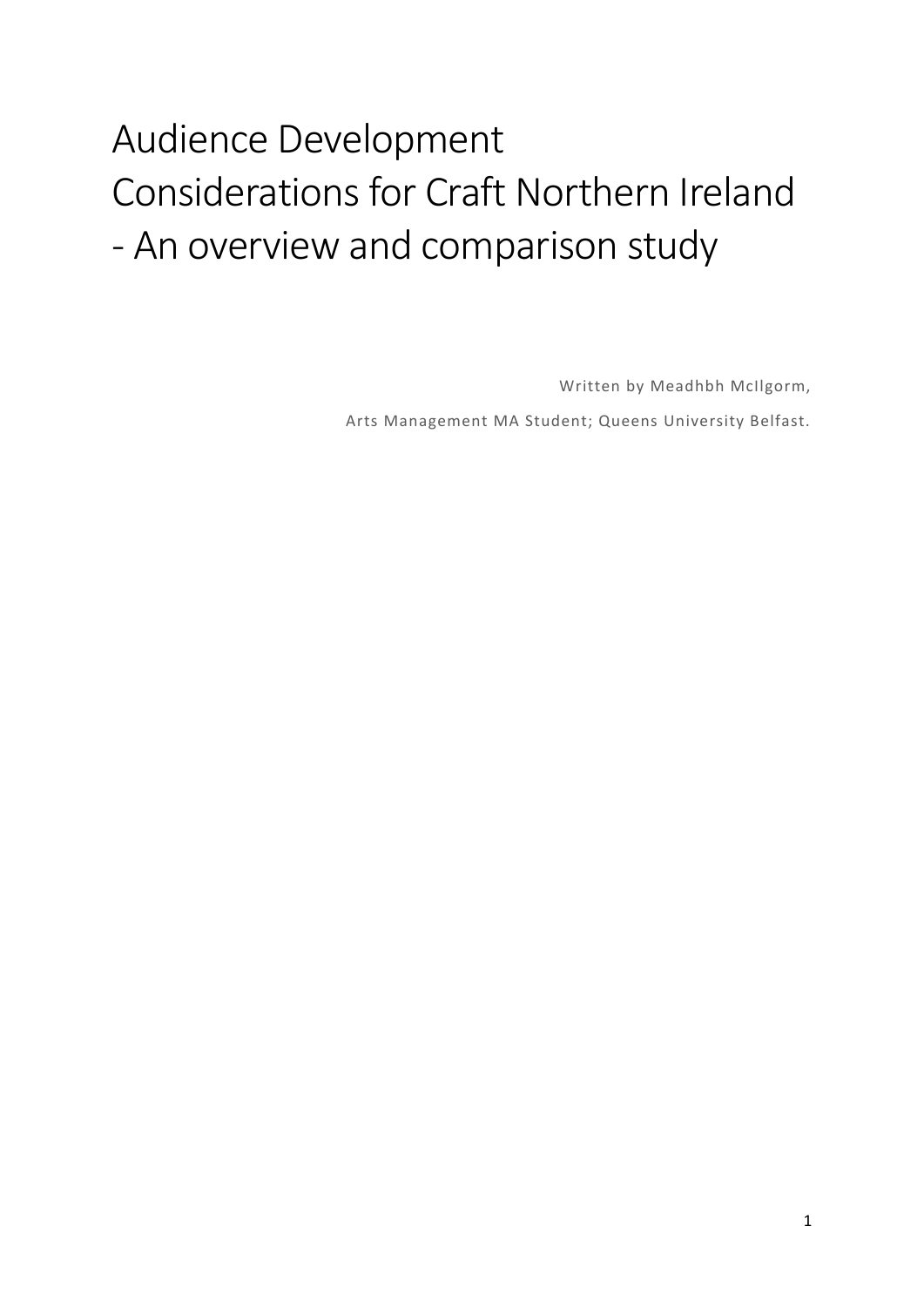# Contents

| 1 <sub>1</sub> |  |
|----------------|--|
|                |  |
|                |  |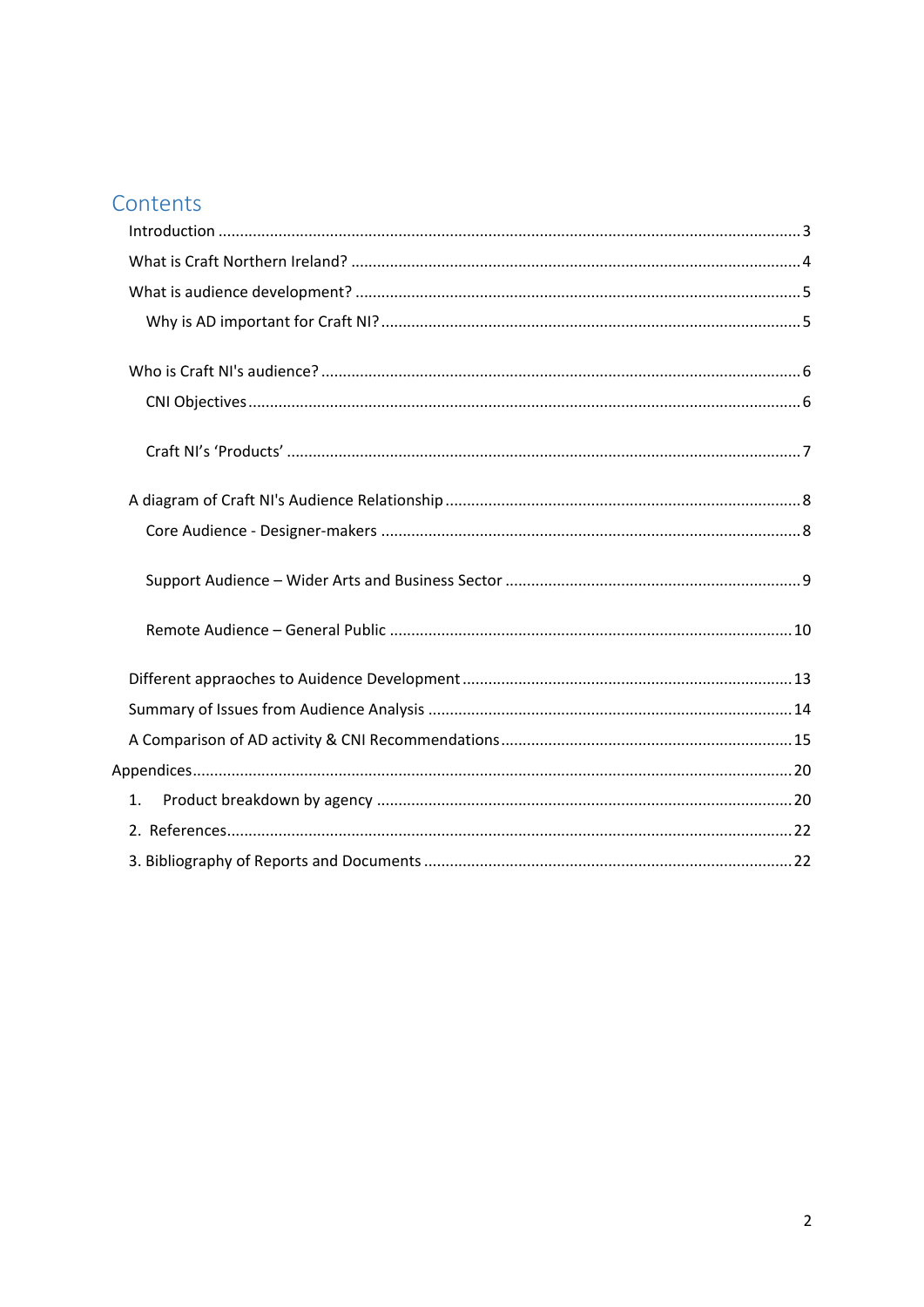### <span id="page-2-0"></span>Introduction

Written by Meadhbh McIlgorm as part of the Queens University Belfast Arts Management MA workplacement requirement, this report was commissioned **to evaluate current audiences for the organisation Craft Northern Ireland (CNI) and research ways in which they can be developed and diversified.** To do this it will compare and contrast the audience development activities of various United Kingdom (UK) and Republic of Ireland (RoI) craft agencies and make recommendations for the position and future orientation of Craft Northern Ireland.

Data for this report was sourced from desk analysis of strategies, reports and research documents produced by CNI and compared with similar publications from the Design and Crafts Council of Ireland (DCCOI), Crafts Council England (CC) and Craft Scotland (CS). A full bibliography is included and a document file was built to keep on the organisation's computer system.

This is a working document, not an academic assignment and is designed to be easy to follow and read for Craft NI staff, board members and other interested parties.

Research Aims:

- To identify the organisation's (Craft NI) audience
- To produce a picture of the organisation's relationship with their audience
- To raise questions and awareness of AD issues for CNI
- Create a database of relevant reports and findings on AD from other organisations

It was beyond the scope for this project to gather primary research on the state of the craft sector or its audiences generally. This data is urgently needed however and a consultancy group has been recruited to perform an audit of NI designer-makers in 2016. CNI is at a pivotal point in its ongoing development; harsh cuts and changes to the nature of publically funded arts organisations continue to create difficulties in the organisation's efforts to meet its remit as the sector-leading body for craft. Times of uncertainty can necessitate an opportunity for reflection and questioning both past and current ways of operating. Evaluating the range and limits of the audience - who you are working for - is an important part of developing future-focused strategies for organisational growth.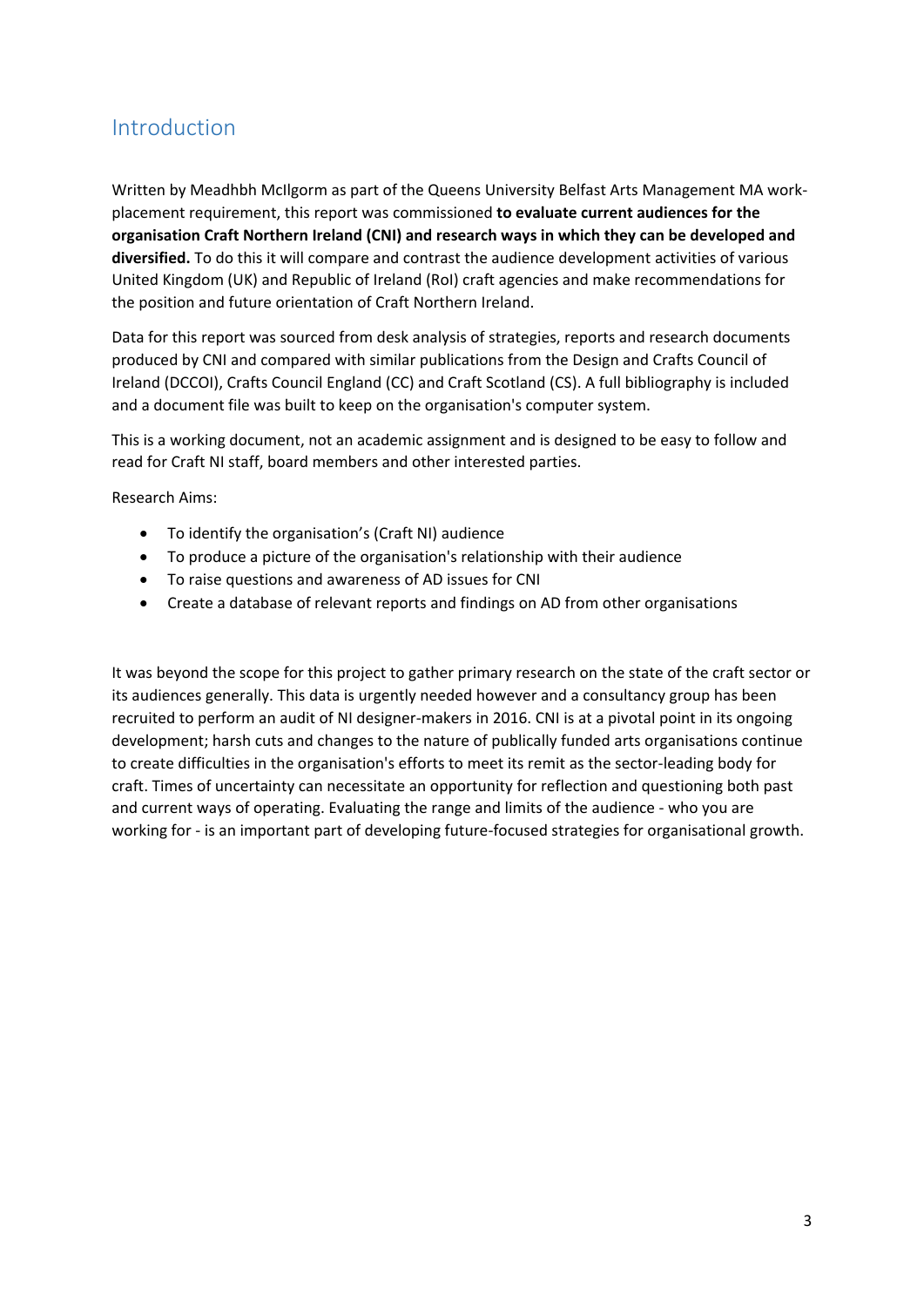# <span id="page-3-0"></span>What is Craft Northern Ireland?

*'Craft Northern Ireland, is the sector-lead body for the promotion and development of the design-led contemporary craft industry in Northern Ireland.'* 

Craft NI is a publically funded organisation limited by guarantee. With funding from the Arts Council Northern Ireland and Invest Northern Ireland, a team of 4 officers support and promote the craft industry as an integral, entrepreneurial and vibrant part of the region's economic and cultural infrastructure. Key partners include; regional government and agencies, local government, cultural organisations, universities and colleges of further and higher education, private business and industry.

Their mission is to build an integrated, entrepreneurial and vibrant contemporary crafts sector in Northern Ireland; core activities include

#### 1. **Advocacy and Profiling**

*PR support for makers and craft organisations, research and evaluation for promoting industry growth and development.* 

#### 2. **Developing Partnerships and Regional Infrastructure**

*Acting as champion for regional craft; sign-posting opportunities and promoting new partnerships both nationally and internationally and securing investment in the sector.* 

#### 3. **Raising Quality Awareness**

*providing business support for craft makers to develop artistically and innovatively and cultivating an appreciation for skilled contemporary craft in audiences at home and abroad.* 

Craft NI does **not have a membership structure**; makers can apply to be listed on the directory if their work meets certain set quality standards and anyone can sign up to join their mailing-list to be informed of opportunities and events.

Craft NI is **does not offer financial support** or funding grants however it does run a number of programmes that offer business support and professional training to makers developing their own enterprises.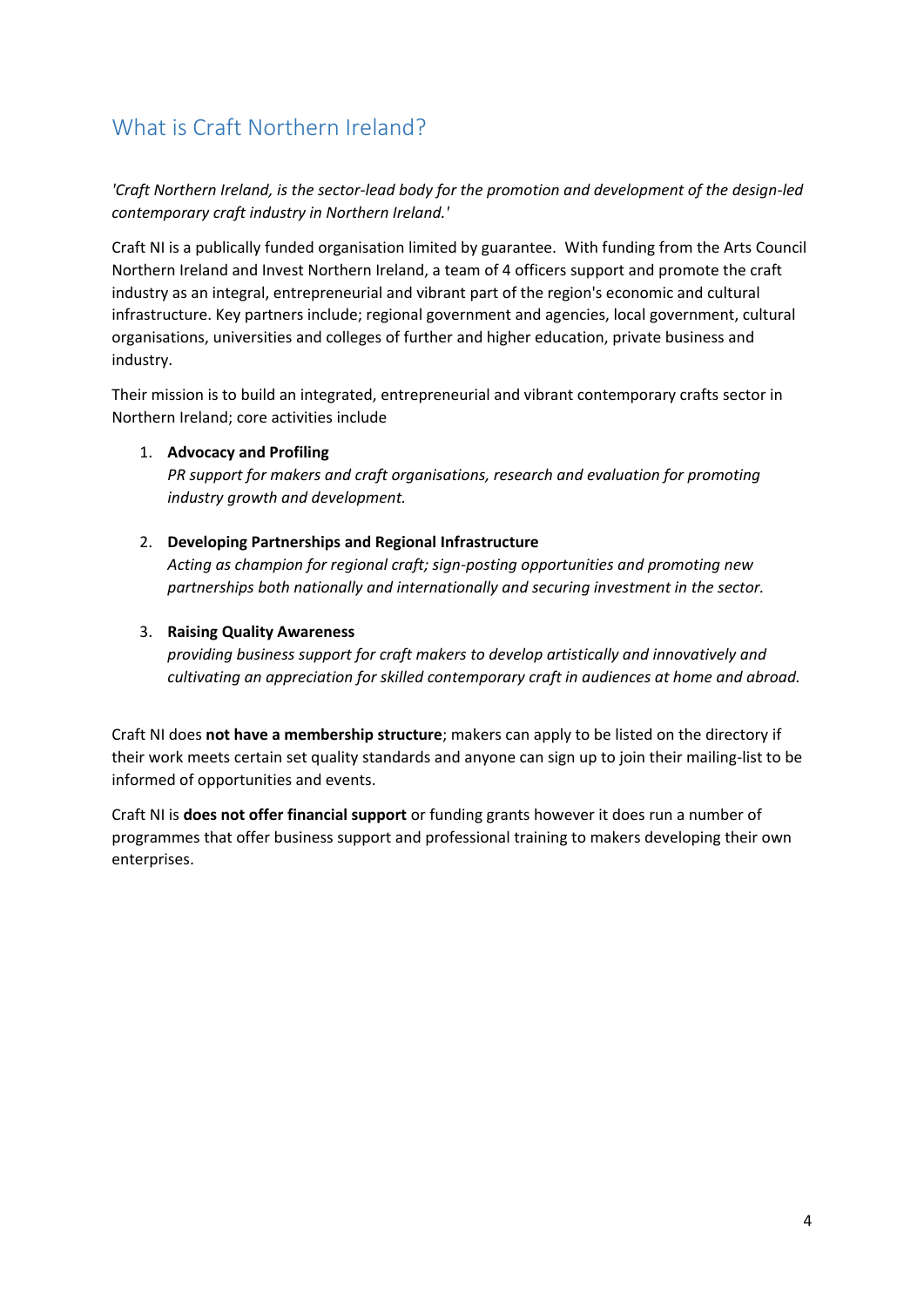### <span id="page-4-0"></span>What is audience development?

Audience development (hereafter AD) boils down to two essential actions either:

*Getting new people to engage OR getting the same people to engage more often.*

AD should also involve addressing and attempting to remove the physical and psychological and social barriers that prevent people engaging with the arts in the first place (Maitland, 2000). It 'is a process of diversifying, expanding and deepening the relationship with the communities (the target audience) in which an organisation is based, or whom it seeks to base relationships.'

AD is a long term and strategic activity that needs to be embraced wholeheartedly by an organisation to ensure sustainability and relevancy to those it is supposed to be working for. It is not a quick fix solution for increasing sales, or ticking boxes.

# <span id="page-4-1"></span>Why is AD important for Craft NI?

AD is a requirement of the ACNI's annual funding grant. The application states *that the arts organisation's activities must be of public benefit*. Successful application's need to show 'strong evidence that the organisation knows its audience and participants' and that it has suitable marketing and engagement strategies in place to 'maximise audience/participants' in its programme (ACNI, 2016).

In recent years UK cultural policy has increasingly attached social agendas to arts funding conditions. Publically funded arts organisations must demonstrate that their *annual work is promoting 'greater access and participation'* on the previous year through outreach programmes, ancillary events and workshops. The Arts Council also looks for evidence that the organisation is trying is diversify audiences beyond the 'mainstream' by creating programmes that engage with specific groups such as those with a disability, those from disadvantaged communities, intercultural groups, children and older people.

Craft NI is a small team operating at a regional level through various partnerships with other organisations, agencies and local government. Whilst 'audience' figures overall are growing – with increases in mailing list subscriptions, ACM events, social media reach, directory listings and submissions - there has been a significant drop off in terms of meaningful communication and engagement. During consultation with the sector in 2014 almost 2000 surveys were sent out to individuals, designer-makers and organisations but only 69 responses were received (CNI, Strategic Plan 2014 -2017, p3). The average opening rate for CNI e-bulletins, of which 2 are sent per month is just 21% from a mailing list of approx. 2500 (CNI, Annual Report 2015/16). The organisation urgently needs to find a way to reconnect with its wider audience and strengthen partner relationships in order to be able to quantify the important work that is does.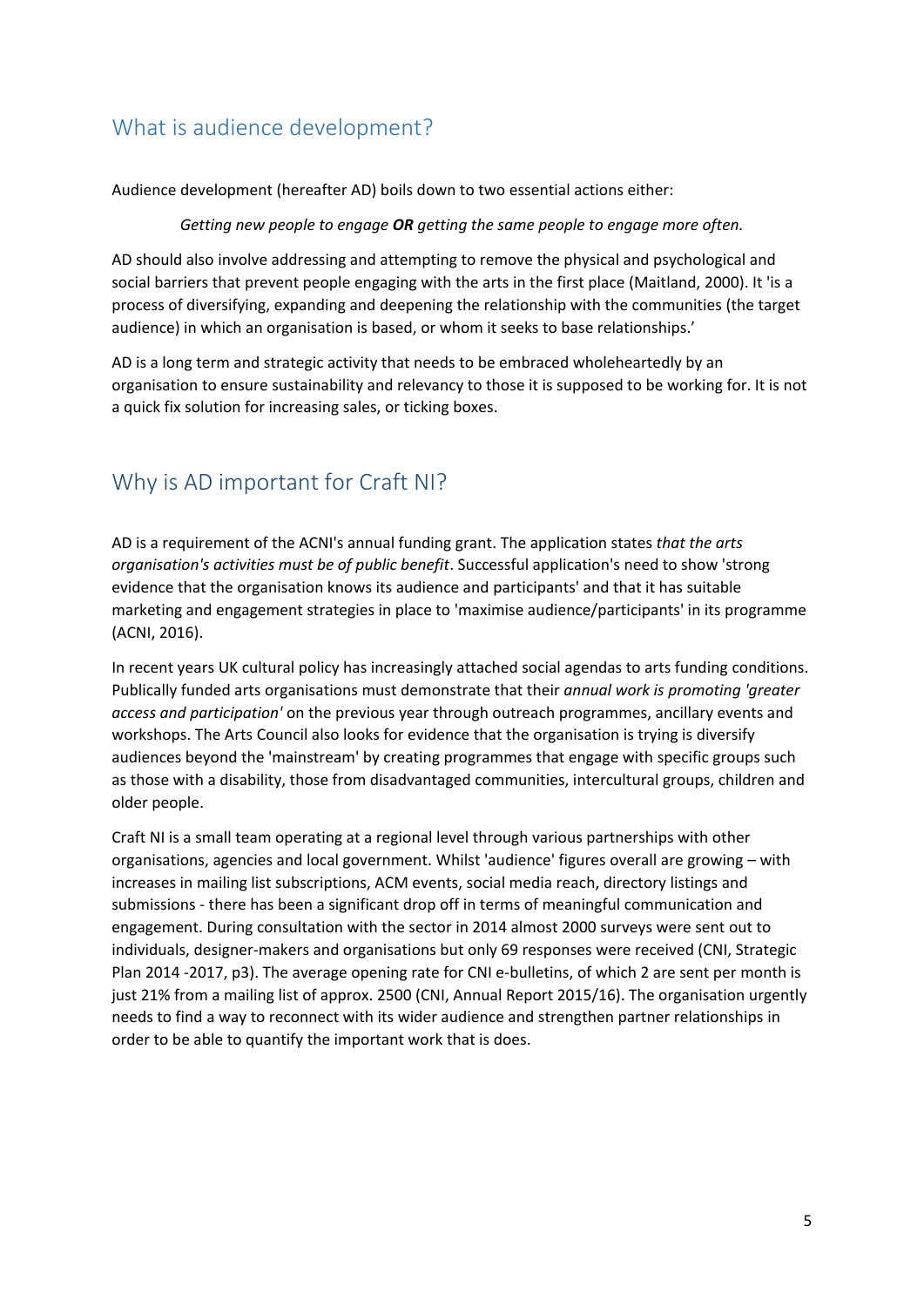### <span id="page-5-0"></span>Who is Craft NI's audience?

To develop audiences an organisation must first know who its existing audience is.

As a sector-lead body Craft NI is required represent on a higher strategic level, the craft related interests of ALL contemporary designer-makers as well as retailers, gallerists, educators, industry professionals and local government - therefore the 'audience' that CNI 'performs for' is exceptionally diverse in range and need.

*Analysis of CNI's objectives and 'product' portfolio in the following tables can determine who benefits most from their work and therefore is their primary audience:* 

### <span id="page-5-1"></span>CNI Objectives

*(CNI, Business Plan 2015/16, P3)*

|                                                                                                   | Who it's working for?                           |
|---------------------------------------------------------------------------------------------------|-------------------------------------------------|
| - Marketing and communications                                                                    | Mostly the sector                               |
| (website, August Craft Month, promotional                                                         | ACM is jointly split between the public and the |
| campaigns etc.)                                                                                   | sector, as is general PR work.                  |
| -Raising quality awareness<br>(making it, business development programme,<br>exhibitions, awards) | Makers and key sector stakeholders              |
| Partnerships and Infrastructure                                                                   | Sector partnerships, people already invested in |
| (Craft Conversations, CC/DCCol Partnerships,                                                      | the creative/cultural industries for various    |
| Collectives)                                                                                      | reasons.                                        |

Objectives are primarily focused towards helping **those already invested in the craft sector** grow and develop either through training and business development, 'signposting' opportunities, enhancing existing infrastructure and partnerships. Communications, such as social media and ebulletins, do inform the wider arts sector and public generally about development and achievements but it is hard to judge whether they are reaching 'new' audiences or just 'preaching to the converted'.

*August Craft Month (ACM)* is the only major campaign targeted to the public who are the 'end-users' and general market for craft as Craft NI does not programme this event directly they must rely on partner organisations to collect and gather data about this audience.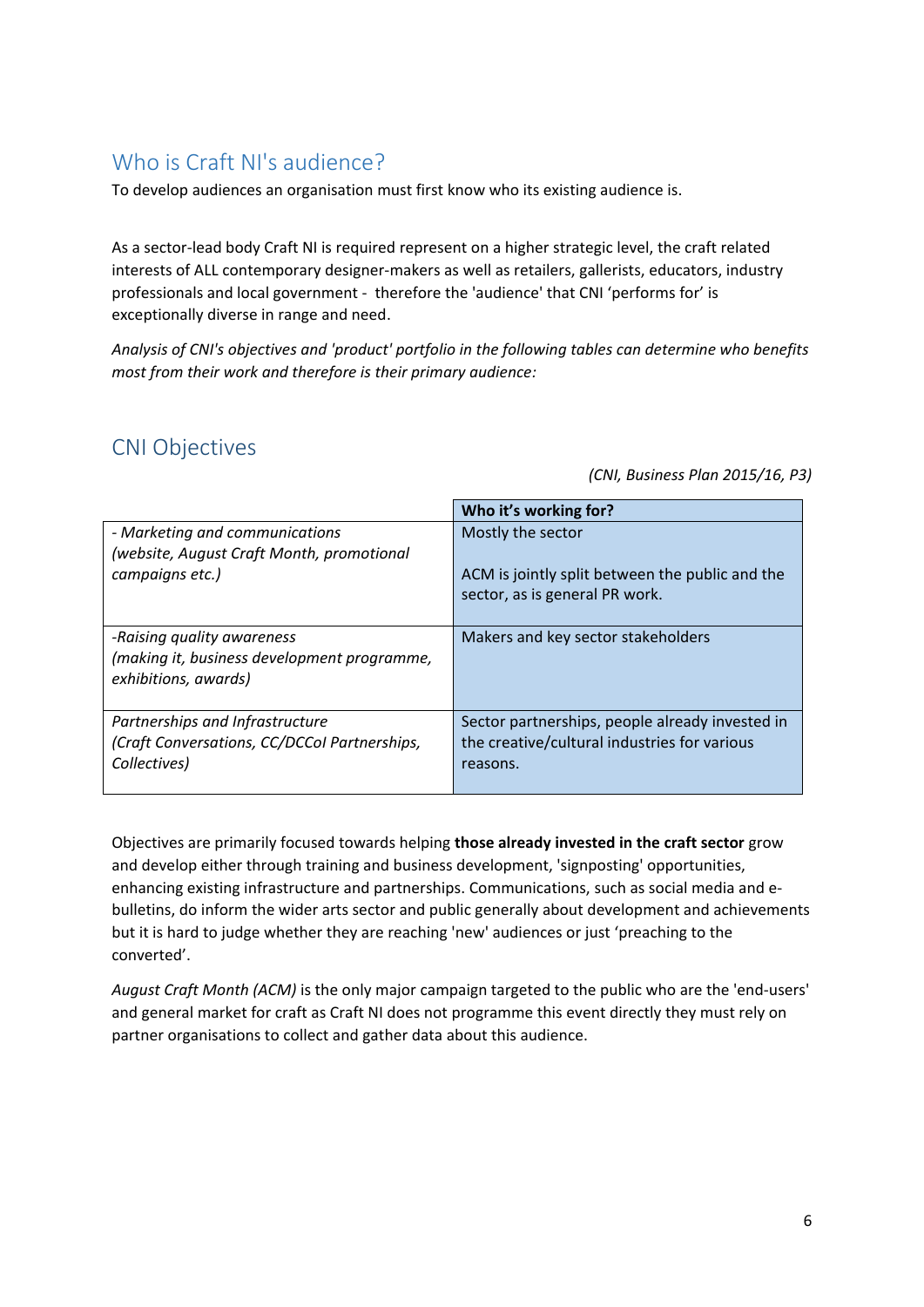# <span id="page-6-0"></span>Craft NI's 'Products'

| Directory          | Retail<br>programme<br>(gift shops)       | Photography<br>scheme                       | Networking<br>events                 |
|--------------------|-------------------------------------------|---------------------------------------------|--------------------------------------|
| Craft map          | <b>Display</b><br>Space/resource<br>space | <b>Critical writing</b>                     | Arts and<br><b>Business</b><br>Award |
| 'Making it'        | <b>ACM</b>                                | Sectoral research                           | Export<br>programme<br>(trade fairs) |
| Meet the buyer     | Valentines &<br>Christmas<br>campaigns    | <b>Business</b><br>Development<br>Programme | Digital strategy<br>and marketing    |
| <b>Newsletters</b> | <b>Resource Space</b>                     | Seminars/talks<br>/conferences              |                                      |

**Benefits** the public & makers Maker focused For the sector generally

#### Of **19 distinct 'products'**

- **SEVEN** could be described to be of benefit to both designer-makers and the public.
- **NINE** are maker focused, mostly providing business development support to emerging and mid-career makers.
- Only **TWO** products in CNI's portfolio; critical writing and research could be considered as being for the craft sector generally. Regrettably both of these programmes have not featured much in recent years due to funding cuts and limitations. This analysis indicates a clear focus towards activity supporting makers 89%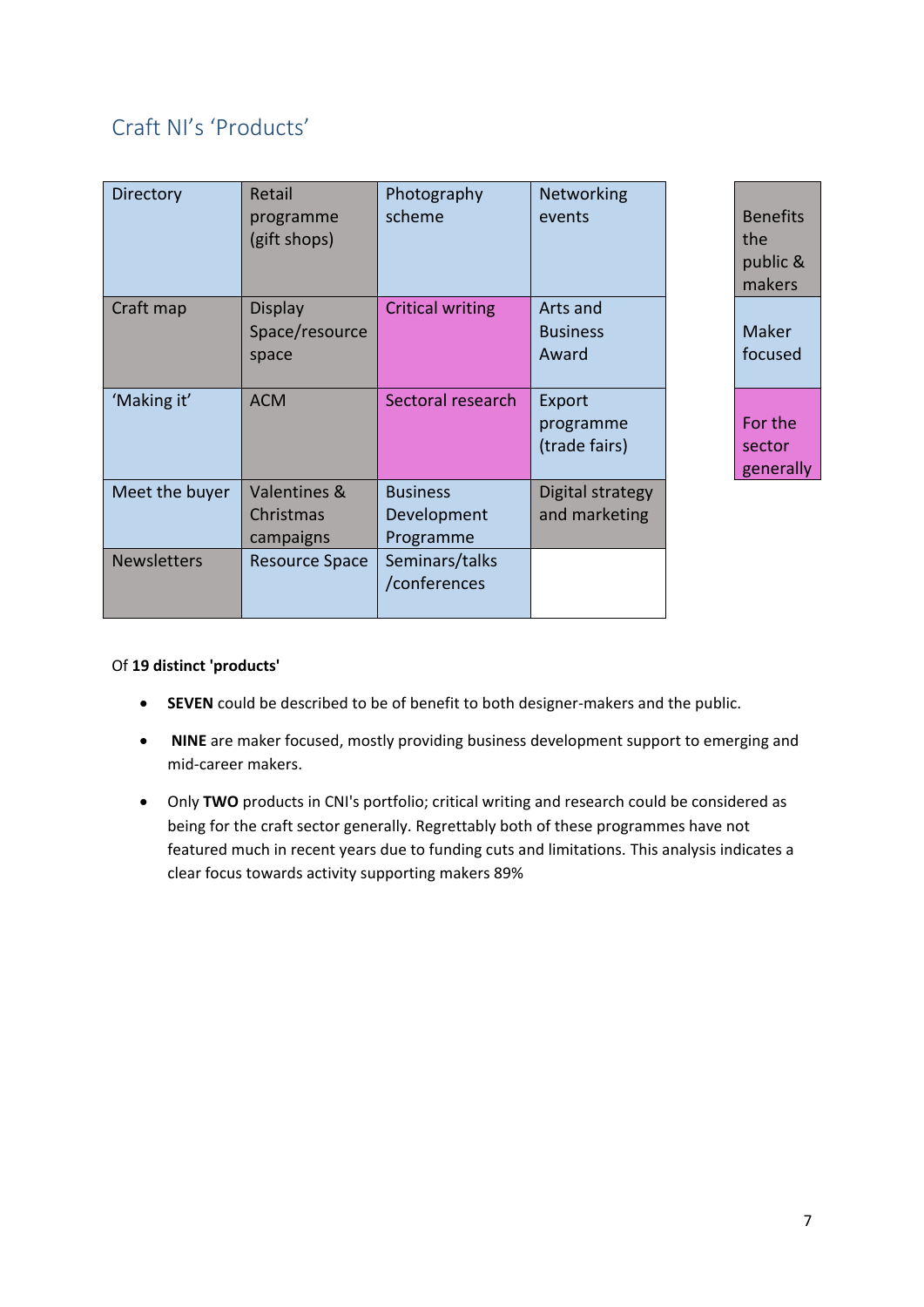## <span id="page-7-0"></span>A diagram of Craft NI's Audience Relationship



The core audience segment is composed of **designer-makers**. This segment is also the smallest.

Surrounding this niche is the **wider infrastructure of the arts and business sector** including other arts organisations, support agencies, retailers educators etc.

The segment furthest from CNI is the **general public** as few of their projects affect them directly. This segment is also the largest potential audience and the market on whom craft-makers are ultimately dependant.

#### *Figure 1: Craft NI's Audience Relationship*

#### <span id="page-7-1"></span>Core Audience - Designer-makers

The core audience of designer-makers needs to be analysed and segmented so CNI can better understand what different stakeholders want out of the relationship. It can be assumed that makers and businesses at different levels, want and need different things from CNI.

In 2012 only 30 designer-makers were listed on the CNI directory; this figure is now risen to 140 so new research urgently needs to be undertaken to establish a baseline on WHO these makers are and WHAT THEY NEED as current data (figure 2.) is from 2006 and needs to up updated.

| 69% of makers are aged 25-49                         |
|------------------------------------------------------|
| 68% are female                                       |
| 57% work full-time (59% female; 41% male)            |
| 68% are exporters                                    |
| 34% sell on the Internet                             |
| 68% live and work in a rural location                |
| 73% of businesses are less than 10 years old         |
| 78% of those founded since 2000 are owned by females |
| 56% have taken a full-time art or design course      |
| 80% of makers are aiming to expand their business    |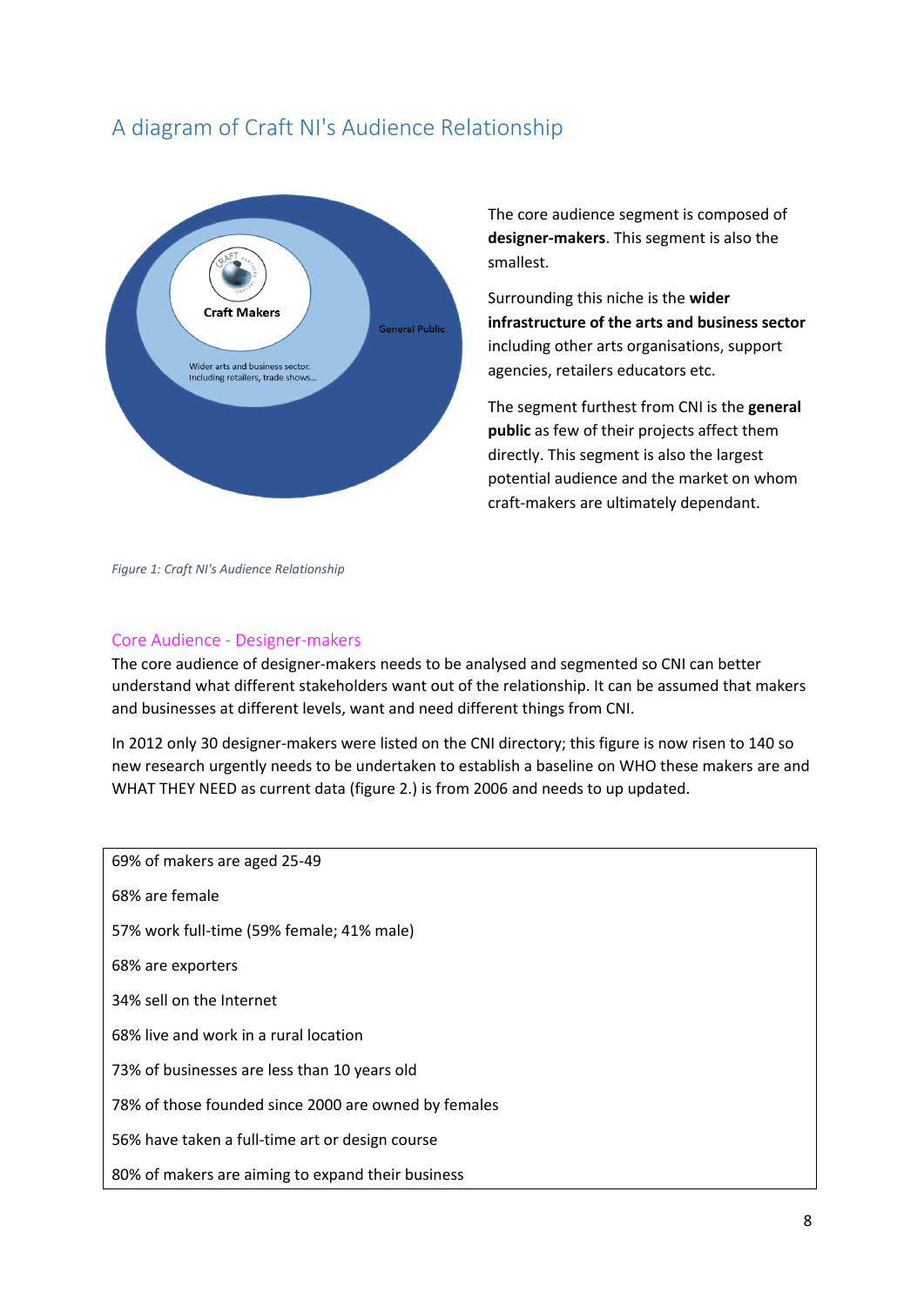62% had worked in another part of the economy

Question's that arise from this information are as follows:

- **1.** If the core audience is makers how does CNI develop and diversify this group?
- **2.** How can the organisation 'catch' new entrants to the market and make them aware of our work and support
- **3.** Makers are the reason the organisation exists but do they know the value of having a sectorlead body to represent them?
- **4.** How can CNI earn income from its audience whilst still supporting them?

Once the 2016 audit of the crafts sector in NI has been completed a **detailed segmentation** of this group should be undertaken. There a numerous ways in which the group could be divided, for example:

- By how they identify their practice: designer-makers/designers/artists/artisans
- By their engagement with CNI: high/moderate/low
- By their business ambitions: desire to export/growth potential/status desired
- -By their working habits: single enterprise/portfolio career/split practice/part-time, etc.

#### <span id="page-8-0"></span>Support Audience – Wider Arts and Business Sector

The 'support audience' is made up the cultural infrastructure of retailers, galleries, educators, investors and funders and can be broken down as follows:

| <b>Arts And Culture</b>    | <b>Business &amp; the Ecomomy</b> | <b>Skills and Training</b>                  |
|----------------------------|-----------------------------------|---------------------------------------------|
| Arts Council               | <b>Invest NI</b>                  | <b>Creative and Cultural Skills Council</b> |
| DCAL/DoC                   | Tourism Ireland/NITB              | University of Ulster                        |
| <b>National Museums NI</b> | Local Enterprise Agencies         | <b>FE Colleges</b>                          |
| <b>Craft Organistions</b>  | <b>Local Authorties</b>           | <b>Education and Libray Boards</b>          |
| Arts Centres and galleries |                                   |                                             |
| <b>Crafts Councils</b>     |                                   |                                             |
| <b>Local Authorites</b>    |                                   |                                             |
|                            |                                   |                                             |

**Partnerships with all of these organisations are fundamental** to the work of CNI – as a small organisation these partnerships allow a reach, influence and impact that would be unachievable otherwise. This segment of CNI's total audience fit the traditional image of an organisation's 'stakeholders' and each relationship should be analysed accordingly by asking the following questions:

How are they involved?

What power or influence do they have over you?

Do they support you?

Do you deliver for them?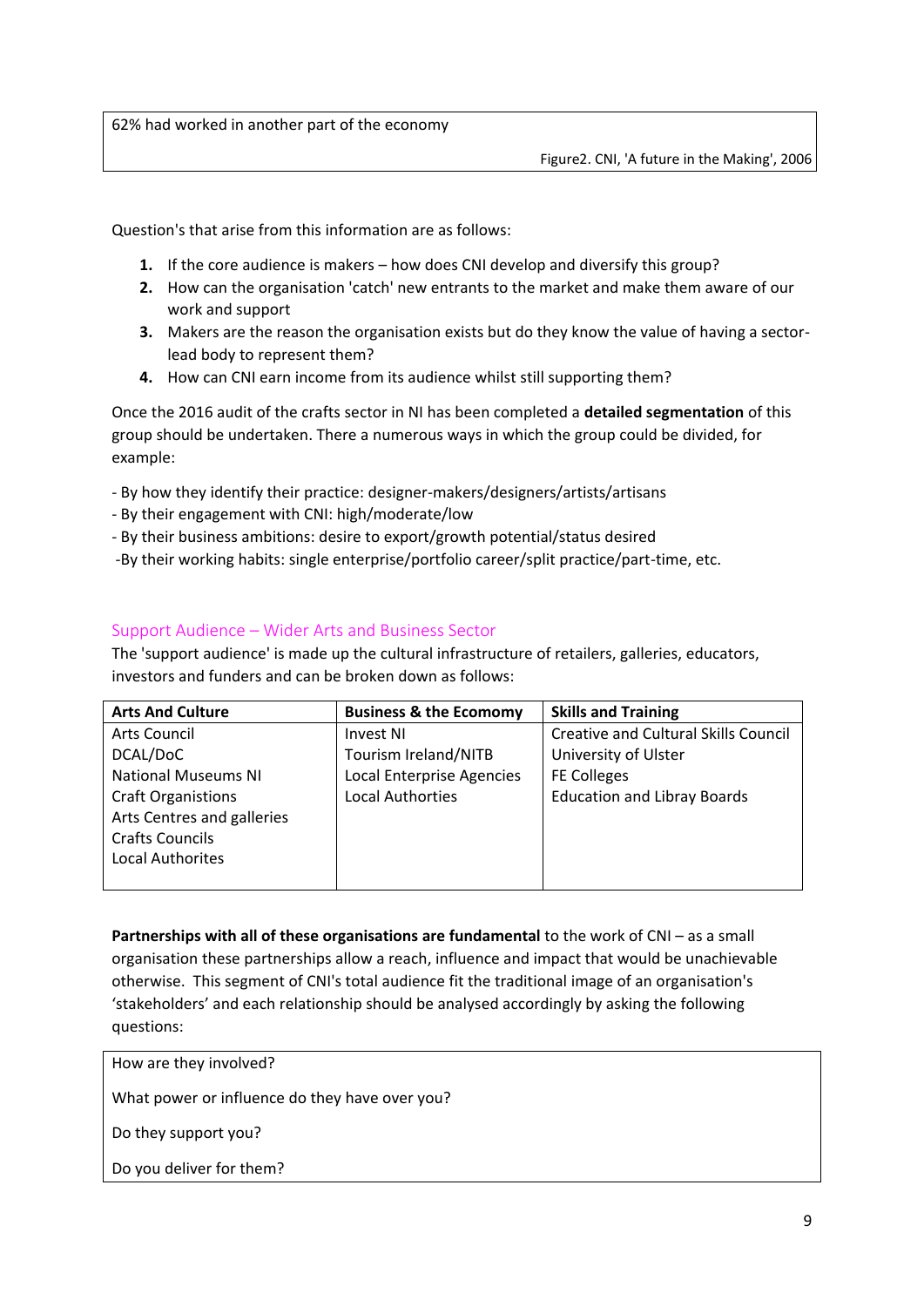Why do they do this? What do you need from them? What actions should you take towards them? What observations would you make about them?

Figure 3*: Questions for stakeholder analysis* 

Developing relationships with organisations at this strategic level is an activity that can only be effectively carried out by a sector-lead body. While artist-led cooperatives and collectives are useful in providing local support and promotion, the work of CNI supplies an impartial and representative voice to the sector as a whole.

It is important that the core audience of designer-makers realise that CNI's relationship with these other bodies is interdependent on the opportunities available to them across the region. According to research on craft collectives from 2014 many feel that craft needs a stronger voice at local government level and that there should be more integration of craft within the visual arts sector (Brown, 2014). The effort invested into these stakeholder relationships informs the direction of CNI's policy and plans but it is possible that the importance of this work is being undervalued by the primary audience.

To try and overcome this issue the following recommendations are suggested:

- **1. HOST ANNUAL AGM STYLE 'CONFERENCE** inviting both core audience and support audience representatives. Key developments with the organization could be explained and a conference atmosphere is beneficial to generating new ideas.
- **2.** Continue efforts to **RE-LAUNCH THE 'REGIONAL CRAFT NETWORKS FORUM'** to have more direct contact with the needs and issues affection maker-collectives.
- **3. IDENTIFY 'CRAFT CHAMPIONS'** from key locations and/or arts organisations to act as ambassadors for CNI work and projects amongst their peers and the public.
- **4. RELEASE POSITIVE DEVELOPMENT STATISTICS** for CNI is easy to understand media such **as info-graphics** or **short-videos** that could be shared through social media. Much positive development is buried in annual reports that the audience will not want to read.

#### <span id="page-9-0"></span>Remote Audience – General Public

Craft NI's operations are FURTHEST from the general public but yet as a sector leading and publically funded body it needs to be concerned with them. Developing the relationship with the public where the value and purpose of craft is communicated is important for market development as ultimately the public is the consumer, used and buyer for the majority of craft enterprises the organisation represents and serves.

Data on public perceptions and attitudes towards craft is out of date from all UK and RoI agencies. However, the following characteristics of 'craft audiences' – those interested in buying or engaging with craft can be summarised as follows from the latest data, collected by Craft Scotland in 2011 and is broadly consistent with previous data in all regions.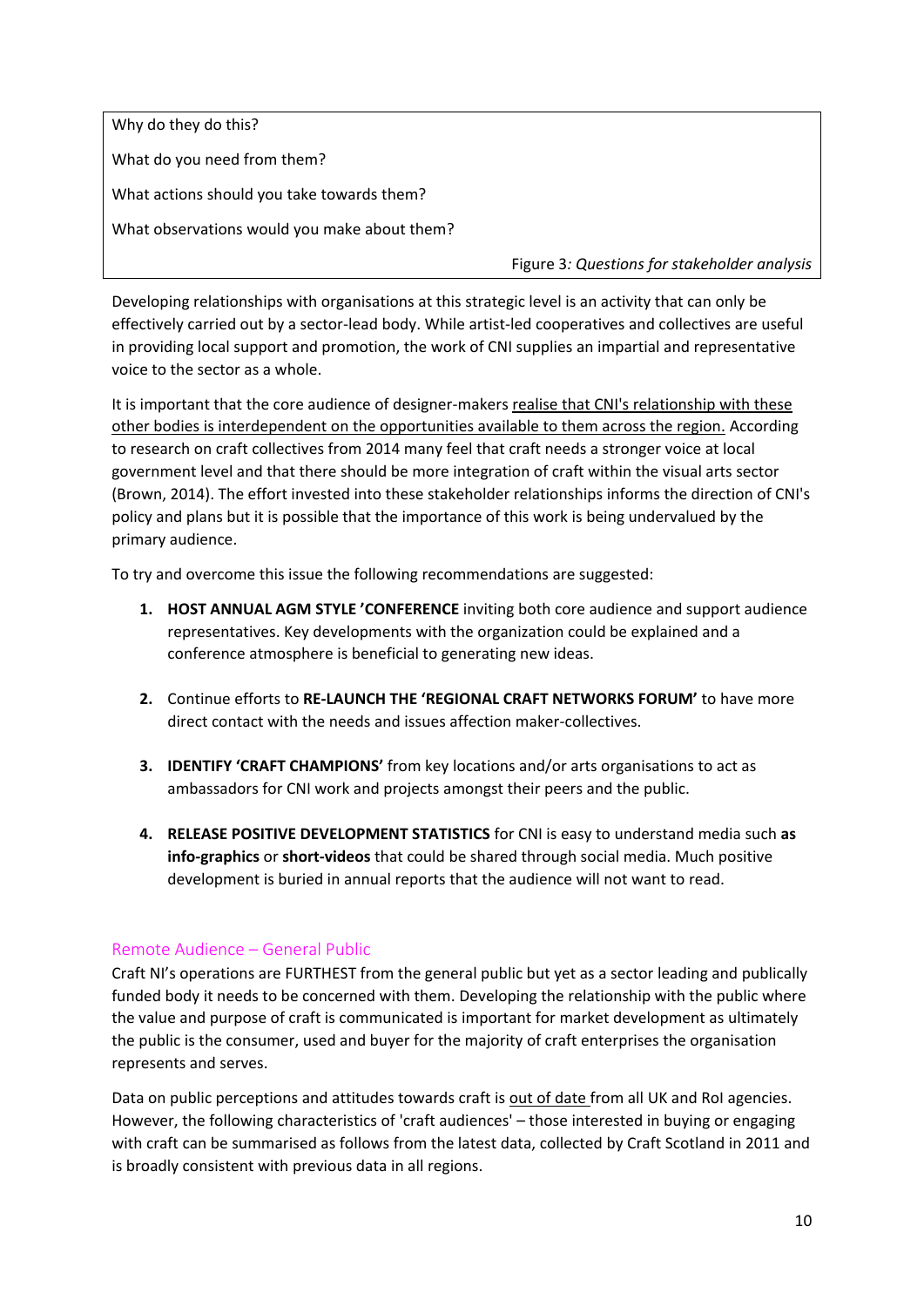| <b>Non-buyers</b>              | <b>Potential buyer</b>          | <b>Existing buyers</b>           |
|--------------------------------|---------------------------------|----------------------------------|
| More likely to be from lower   | More likely to be from the      | They are more likely educated    |
| socio-economic category        | higher socio economic groups    | to degree level or               |
|                                |                                 | working within the creative &    |
|                                |                                 | cultural industries              |
| Less likely to seek cultural   | Could be either female (59%)    | Active participation in cultural |
| experiences                    | or male (41%)                   | experiences                      |
| general perception that crafts | more likely to be older (34%    | More likely to be female (over   |
| don't offer value money        | over 65)                        | 80%)                             |
| Just not interested and feel   | less culturally active          | Preference for buying modern     |
| that other things in life are  | than existing buyers but open   | or contemporary craft            |
| more important                 | minded                          |                                  |
|                                | More likely to be guided by the | Dislike buying mass produced     |
|                                | opinions of others              | items                            |
|                                | Would be more likely to buy     | Commissioning original pieces    |
|                                | craft if they saw it            | of craft when dealing directly   |
|                                | displayed in shops or other     | with the maker                   |
|                                | places they visit regularly     |                                  |
|                                | are more likely to be           | Buying locally made objects      |
|                                | prompted to buy craft as a gift | and knowing who or where an      |
|                                |                                 | item is made is an important     |
|                                | Knowing more about the          | More likely to buy to buy        |
|                                | maker or craft generally could  | direct from a makers studio or   |
|                                | help persuade around half to    | workshop                         |
|                                | buy an item                     |                                  |
|                                |                                 | Buying craft 'On-Line' is        |
|                                |                                 | increasing in popularity in this |
|                                |                                 | segment<br>$\sqrt{2}$            |

*From: Pht Consultants (2011)*

The distance between CNI and the end-audience and consumers for craft products is a problem for achieving the audience development requirements stipulated by the ACNI. The following observations about craft in Scotland can be assumed to be true in NI:

- LACK OF TIME was cited by over half (55%), as the main reason for not participating in crafts. Lack of confidence and/or creativity were also mentioned as barriers (Scotinform, 2007, p5). This is consistent with barriers cited for engaging with other forms of art.
- Majority of craft attendees at fairs/exhibitions feel that observing purchasing crafts is 'sufficiently satisfying' and that there is little interest in becoming a craft maker (Scotinform, 2007, p5) – this is beneficial as the audience/market needs to remain bigger than the amount of quality contemporary craft available.
- The crafts sector is perceived as having a LOW MEDIA PROFILE and limited public awareness. Strong and effective marketing messages are required (The Audience Business et al., 2007, p2).
- Wholesale activity direct from designer-maker to buyer dominates the market for craft. The RETAIL SYSTEM, which filters quality through selections made by knowledgeable dealers, is under-developed (The Audience Business et al., 2007, p2) - seeing craft in more accessible locations such as retail outlets, restaurants and public buildings would help develop market interest amongst a wider audience (Pht Consulting, 2011, p8).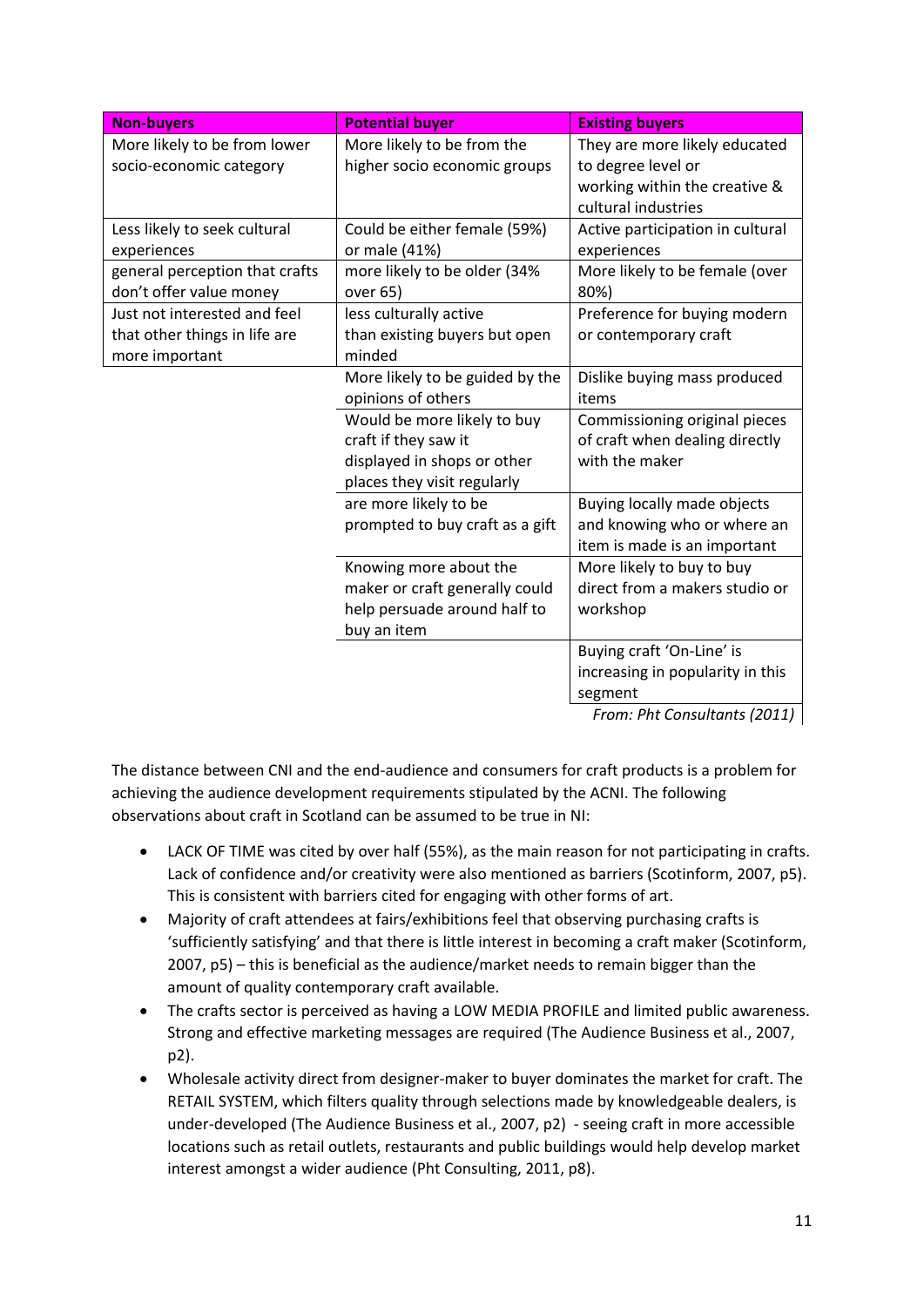AFFORDABILITY IS A KEY ISSUE for many people more advocacy on the benefits of craft (locally produced, authentic, unique) will help justify the value of purchase and address this issue for the existing buyers market. (Pht Consultants, 2011)

**A central part of the sector-leading body's audience development strategy needs to focus on increasing market share and audience numbers for buying and participating in craft.** The work of CNI may already be contributing to this but the key issue is how can the organisation DEMONSTRATE this, and EVIDENCE that this is happening. This is a complex issue and there are no simple answers but the follow suggestions could be taken into consideration:

- 1. Currently August Craft Month is the only 'public-facing' project and it offers a significant opportunity to engage with audiences and discover their opinions and thoughts on craft and CNI. For August Craft Month 2016 an audience survey was complied in conjunction with this report and an action plan for collecting data has been put in place. This data when collected should provide a good baseline for continuing audience research going-forward.
- 2. More general advocacy work that helps the public understand the unique benefits of craft as a consumer choice needs to be carried out and this should be within the activity of the sector leading body.
- 3. The organisation cannot ignore the 'art' side of craft critical writing and reviews of applied art out-puts are drastically under-represented in NI. Applied art is often more accessible to the public then contemporary visual art. Helping these makers develop their practice would attract a different kind of audience than those interested just in buying craft. With our neighbour the DCCoI having a more commercial focus and considerably more resources, there is scope for CNI to champion this end of craft activity (*more details on this in 'detailed breakdown & recommendation table)*.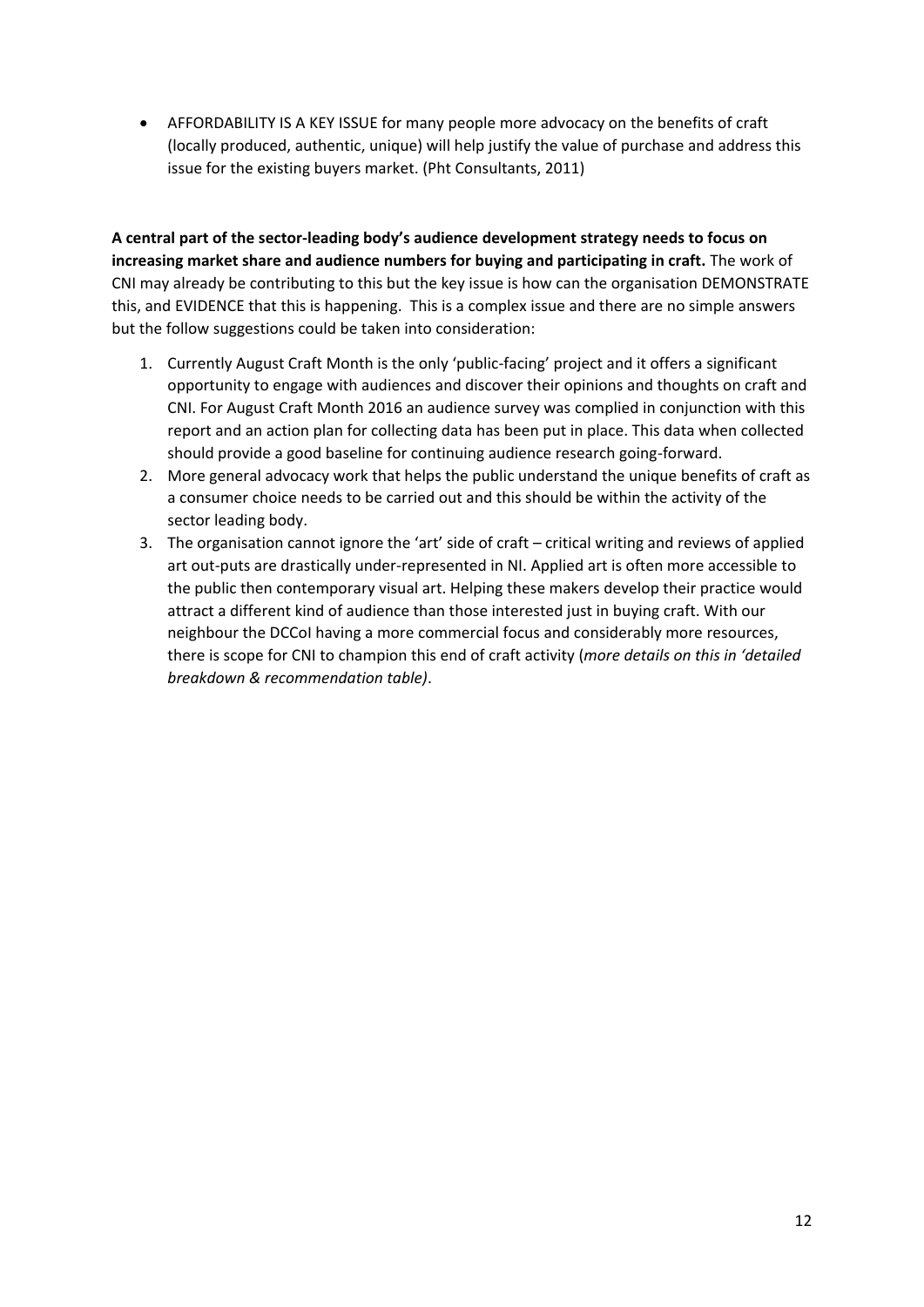### <span id="page-12-0"></span>Different appraoches to Auidence Development

Cultural policy researcher Nobuko Karishma has identified 4 different approaches to AD summarised in figure 3. The approaches are targeted towards developing relations with the general public rather than those already invested in the arts.

| <b>Extended Marketing</b>                                              | <b>Taste Cultivation</b>                                      |
|------------------------------------------------------------------------|---------------------------------------------------------------|
| (offering the same product<br>wrapped up in good marketing)            | (existing audience. Try<br>something new and different)       |
| <b>Audience Education</b>                                              | Out-reach                                                     |
| (same product but extensive<br>education to make it more<br>appealing) | (social inclusion agendas, new<br>audiences, 'hard-to-reach') |

Currently**, 'Extended Marketing'** is the only approach CNI is in a position to take because they do not control the craft production, commission work or exhibitions. Rather their approach is limited to finding, supporting and improving the existing products and practice of designer-makers and promoting the attributes of skilled craft to the wider public.

PR work on the value and benefits of craft coupled with opportunities to meet craft-makers and 'have-a-go' at different processes provides an educational element, however in order for CNI to undertake more AD activity in the form of '**Audience Education'** stronger partnerships with educational institutes or similar would provide greater opportunities to pursue this angel.

Regarding **Taste Cultivation** – more advocacy work as to *why craft is important* and how it's a 'better choice' could be considered part of this. Continued resource shortages have meant that the critical writing and research element of CNI's work has dropped off. Another barrier to this approach is again, the lack of data available on the taste preferences of the general audience in the first place.

While CNI can support the work of individuals engaging in **Out-reach** they are not in a position to perform outreach work themselves. As a sector leading body they could contribute by conducting research that would help the case for why craft is important and how it can help people (advocacy) and by encouraging more diversity within the sector.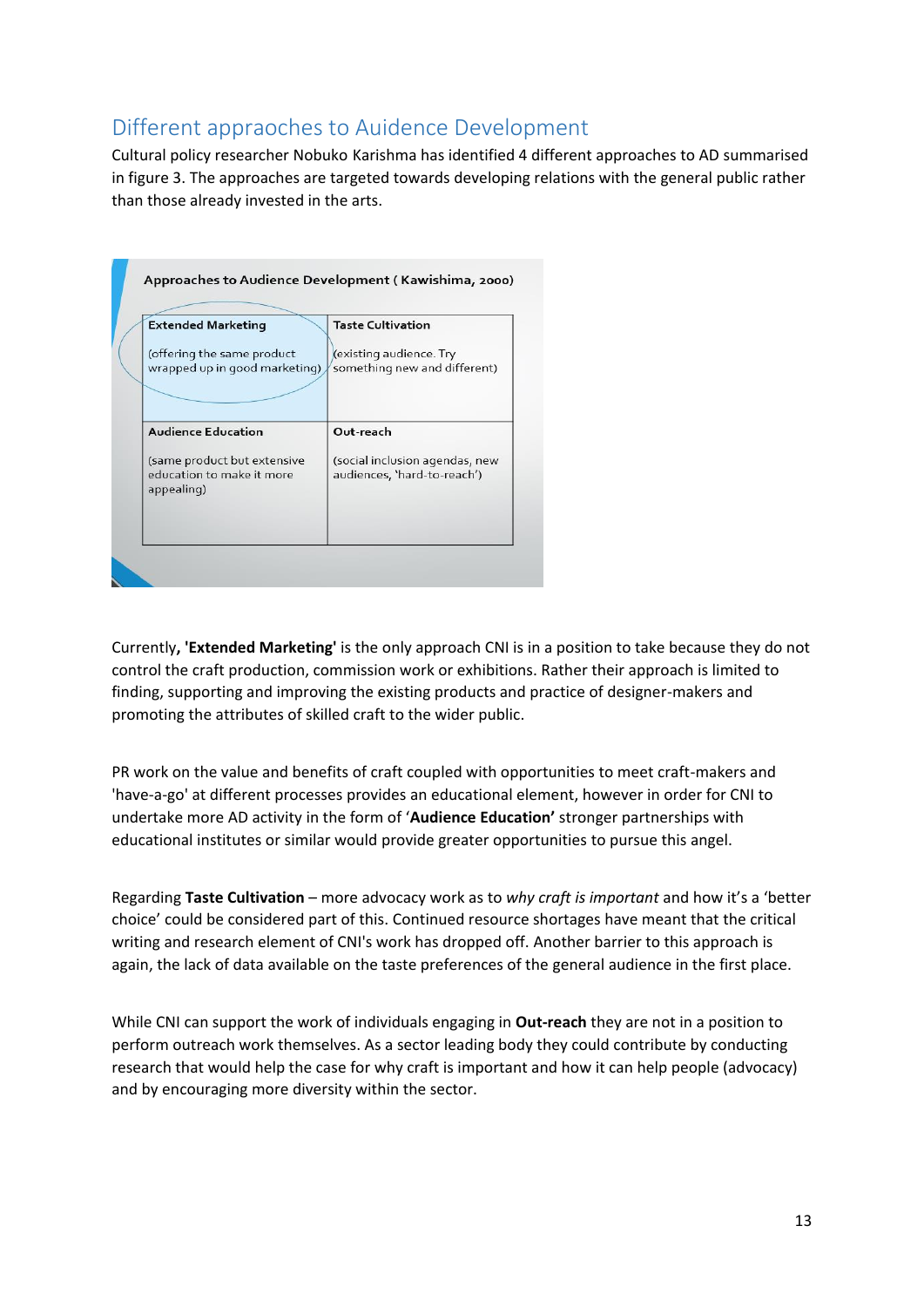# <span id="page-13-0"></span>Summary of Issues from Audience Analysis

#### Questions about the core audience of makers:

- **1.** If the core audience is makers how does CNI develop and diversify this group?
- **2.** How can the organisation 'catch' new entrants to the market and make them aware of our work and support
- **3.** Makers are the reason the organisation exists but do they know the value of having a sectorlead body to represent them?
- **4.** How can CNI earn income from its audience whilst still supporting them?

#### Suggestions for communicating the VALUE of CNI's relationships with its 'support audience':

- **1.** Host annual AGM style 'conference inviting both core audience and support audience representatives. Key developments with the organization could be explained and a conference atmosphere is beneficial to generating new ideas.
- **2.** Continue efforts to re-launch the 'regional craft networks forum' to have more direct contact with the needs and issues affection maker-collectives.
- **3.** Identify 'craft champions' from key locations and/or arts organisations to act as ambassadors for CNI work and projects amongst their peers and the public.
- **4.** Release positive development statistics for CNI is easy to understand media such as infographics or short-videos that could be shared through social media. Much positive development is buried in annual reports that the audience will not want to read.

#### Suggestions for CNI's relationship with the public, its 'remote audience':

- **1.** Currently August Craft Month is the only 'public-facing' project and it offers a significant opportunity to engage with audiences and discover their opinions and thoughts on craft and CNI. For August Craft Month 2016 an audience survey was complied in conjunction with this report and an action plan for collecting data has been put in place. This data when collected should provide a good baseline for continuing audience research going-forward.
- **2.** More general advocacy work that helps the public understand the unique benefits of craft as a consumer choice needs to be carried out and this should be within the activity of the sector leading body.
- **3.** The organisation cannot ignore the 'art' side of craft critical writing and reviews of applied art out-puts are drastically under-represented in NI. Applied art is often more accessible to the public then contemporary visual art. Helping these makers develop their practice would attract a different kind of audience than those interested just in buying craft. With our neighbour the DCCoI having a more commercial focus and considerably more resources, there is scope for CNI to champion this end of craft activity (*more details on this in 'detailed breakdown & recommendation table)*.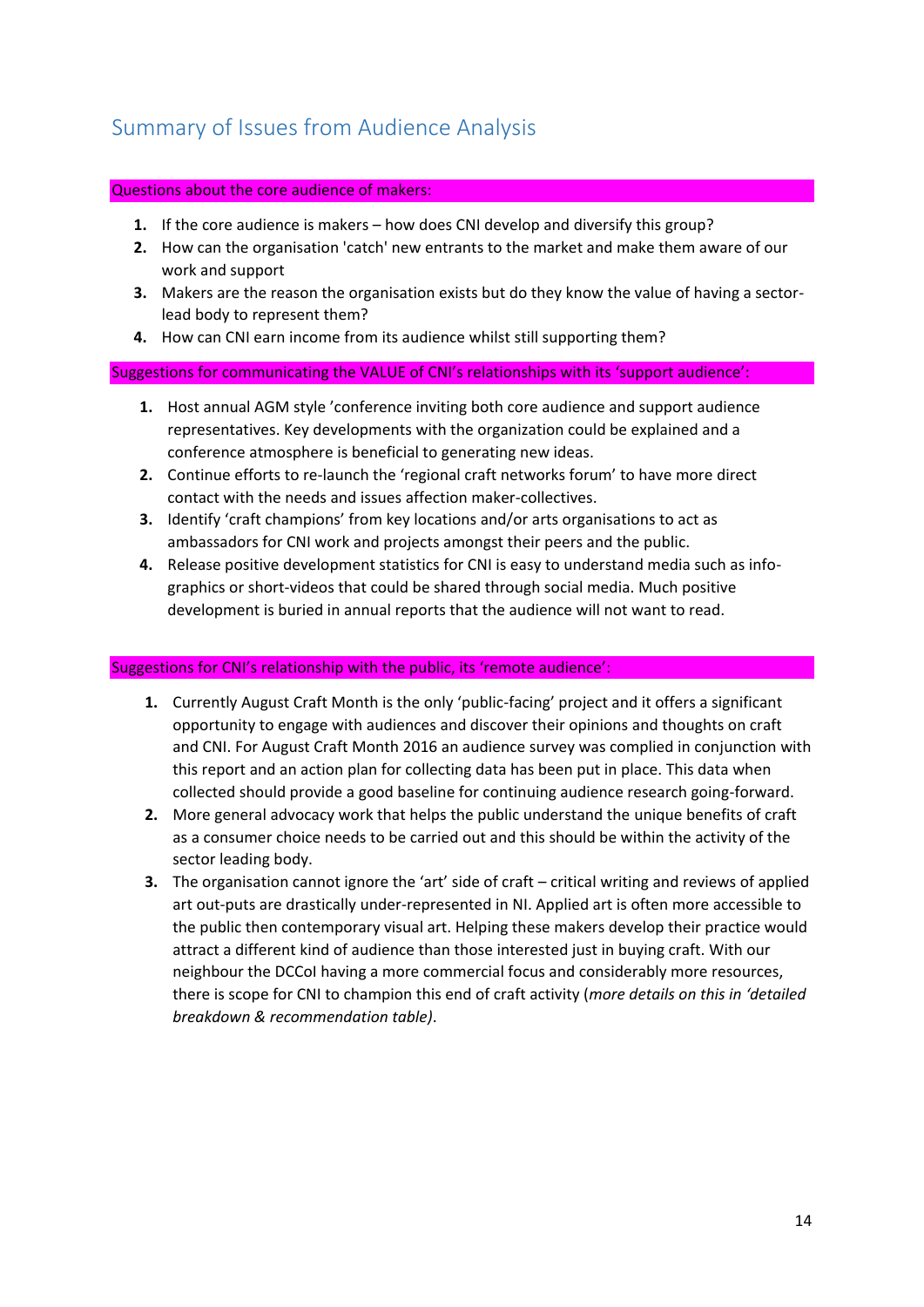# <span id="page-14-0"></span>A Comparison of AD activity & CNI Recommendations

| <b>AD ACTIVITIES</b>                                                  | WHO FOR?                                                                                                 | <b>NOTES</b>                                                                                                                                                                                                                                         | <b>RECOMMENDATIONS &amp;</b><br><b>SUGGESTIONS FOR CNI</b>                                                                                                                                                                                                                                                                                                                                                                                           |
|-----------------------------------------------------------------------|----------------------------------------------------------------------------------------------------------|------------------------------------------------------------------------------------------------------------------------------------------------------------------------------------------------------------------------------------------------------|------------------------------------------------------------------------------------------------------------------------------------------------------------------------------------------------------------------------------------------------------------------------------------------------------------------------------------------------------------------------------------------------------------------------------------------------------|
| High profile trade<br>events &<br>exhibitions<br>(COLLECT)            | Makers, buyers,<br>gallerists,<br>collectors                                                             |                                                                                                                                                                                                                                                      | There is not the same size of<br>market in NI therefore EXPORT<br>focus makes sense here.                                                                                                                                                                                                                                                                                                                                                            |
| Touring<br>programmes &<br>exhibitions<br>CC collection (for<br>hire) | Regional<br>audiences/gener<br>al art crowd                                                              | Annual touring<br>exhibition programme<br>delivered in partnership<br>with venues. Provides a<br>huge increase in 'direct'<br>audience reach.                                                                                                        | Look at the relationship with<br>ACNI and encourage tours of its<br>collection. What use is publicly<br>owned art if it's not being seen<br>by anyone? Perhaps temporary<br>displays could be arranged in<br>hotels/government offices.<br>Visitor numbers could be<br>included in CNI report stats.                                                                                                                                                 |
| <b>Crafts Magazine</b>                                                | Regional/interna<br>tional audience<br>(subscribers are<br>those invested in<br>the industry<br>already) | Only agency to have a<br>dedicated international<br>magazine - hard to<br>know if this is just<br>preaching to the<br>converted or if it is<br>developing audiences<br>It is likely art/design<br>academics will be<br>among the readership<br>also. | CNI used to have more academic<br>and critical writing published on<br>its website and focused on in the<br>press but this has been<br>discontinued due to funding.<br>Aside from the UU applied arts<br>programme there is NO critical<br>engagement with craft<br>happening in NI and it seems<br>like an activity that should be<br>encouraged by a sector leading<br>body such as CNI so that NI<br>makers are not neglected in this<br>respect. |
| Digital<br>engagement                                                 | New and existing<br>audiences both<br>within and<br>outside the<br>sector                                | Hard to measure who<br>the digital audience is<br>and if it has much<br>impact it has $-$ (i.e.:<br>what do web stats<br>really mean? Does it<br>correlate to a rise in<br>sales?)                                                                   | Is there a way of making digital<br>communication more<br>meaningful? Response rates to<br>emails have fallen - perhaps the<br>set-up of the mailing list needs<br>to be segmented further?<br>The DCCol has made separate<br>websites for the different<br>orientations. If CNI continues to<br>offer the range of programmes it<br>currently does perhaps this is<br>worth considering.                                                            |
| Participation<br>programmes                                           | New audiences<br>(young people)                                                                          |                                                                                                                                                                                                                                                      | Whilst there are many makers in<br>NI running clubs and workshops                                                                                                                                                                                                                                                                                                                                                                                    |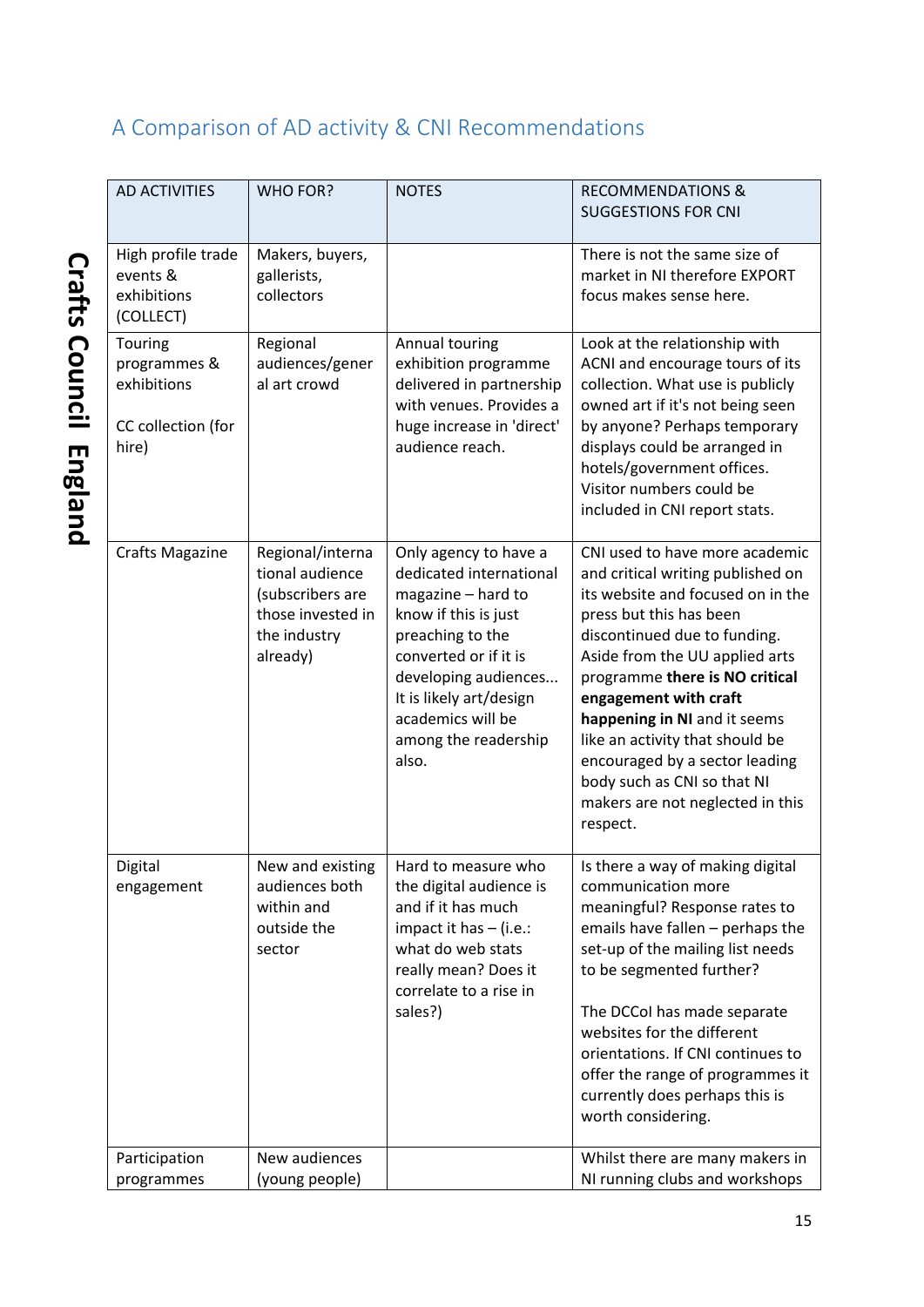| (Craft clubs, | across the | CNI does not have a direct role in |
|---------------|------------|------------------------------------|
|               |            |                                    |
| schools,      | regions    | facilitating these. An educational |
| workshops)    |            | scheme as part of the              |
|               |            | organisation's strategy would      |
|               |            | help meet the requirement of       |
|               |            | 'new audience' however the         |
|               |            | logistics of delivering this with  |
|               |            | such a small team are              |
|               |            | challenging. The DCCOI's CraftED   |
|               |            | scheme would be worth looking      |
|               |            | at in more detail.                 |
|               |            |                                    |

**CC's audience activity appears more high-end, academic and educational and additionally their focus is clearly on contemporary, high quality. Activity relating to sales, buyers and development is present but does not seem to take centre stage. Their work seems very in line with AC funding requirements who are their sole funder**.

Craft Scotland summer show New and existing Scottish audiences CNI has put on numerous exhibitions but an annual show is not a requirement. Craft Scotland at **SOFA** International audiences As is the case in Scotland, a focus on export opportunities is beneficial to NI audience & market development Annual conference The sector (makers) Hosting an annual conference in NI would be a great way for CNI to develop conversation, interaction amongst a disparate network. It would also provide an opportunity to connect and show the value of CNI work to their audience. Craft map/directory Tourists/New audiences (heritage market) Also have a 'Buy craft/online shopping guide' (connects with the purchasing audience) Connecting more with the commercial outlets in this way could be an opportunity for CNI. Direct listing of retail business could possibly be charged for (advertising). Meet the maker  $\vert$  Buyers/retailers/ makers (new audiences) Also has an educational aspect as it allows the processes behind craft be explained and seen. Schemes like this communicate the value of craft skills, helping explain the price points and work as general advocacy for craft. Public 'meet the makers' sessions could be a requirement for those on the making it

**Craft Scotland Craft Scotland**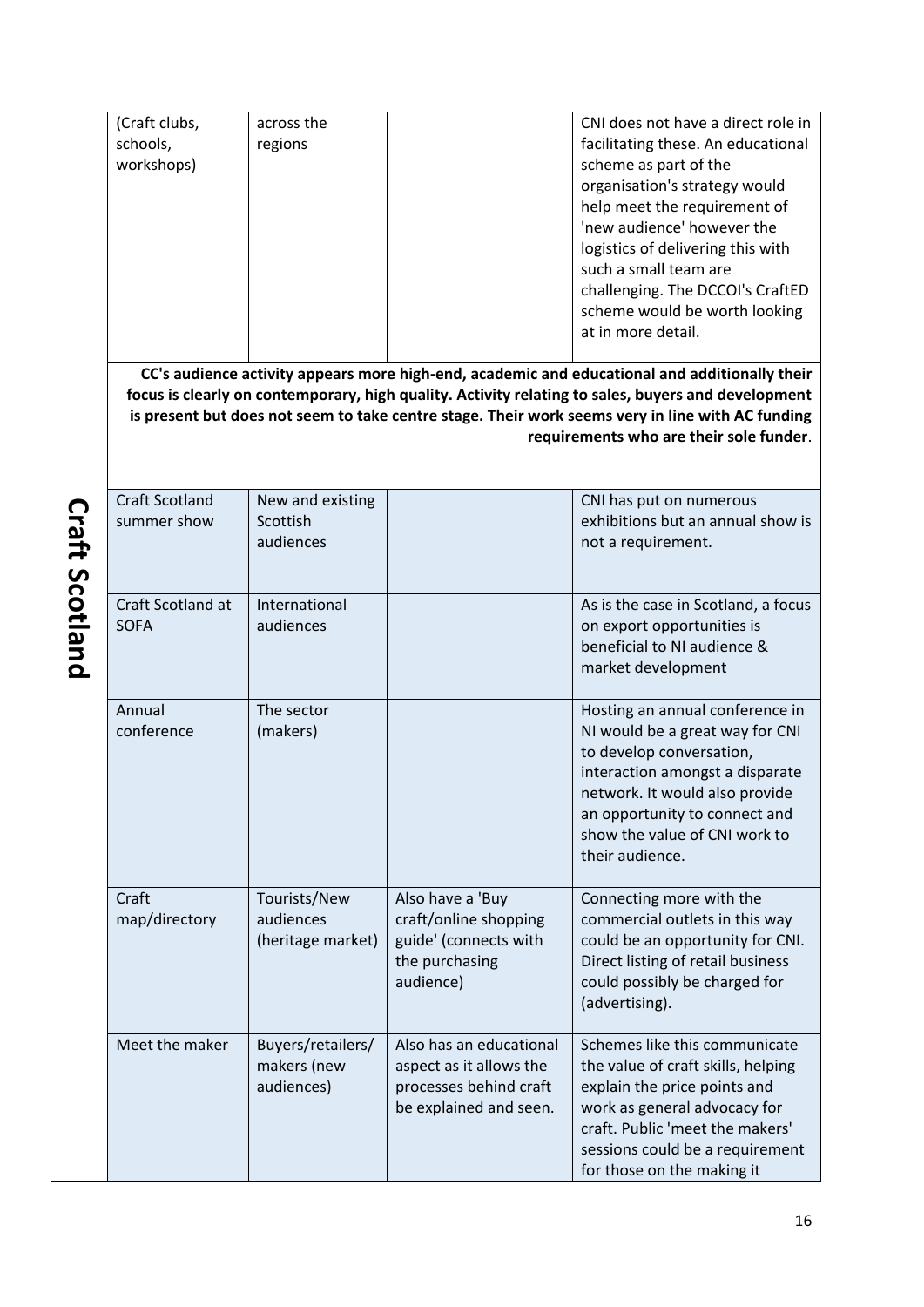|                           |                                                     |                                                        |                                                                                                                                                                     | programme.                                                                                                                                                                                                                                                                                                                                                                                                                                                                                                                                                                                                                         |
|---------------------------|-----------------------------------------------------|--------------------------------------------------------|---------------------------------------------------------------------------------------------------------------------------------------------------------------------|------------------------------------------------------------------------------------------------------------------------------------------------------------------------------------------------------------------------------------------------------------------------------------------------------------------------------------------------------------------------------------------------------------------------------------------------------------------------------------------------------------------------------------------------------------------------------------------------------------------------------------|
|                           | <b>Craft Scotland TV</b>                            | New and existing<br>audiences                          | PR work (higher<br>visibility for craft)                                                                                                                            | CNI has some footage for<br>promoting ACM. Links with<br>Tourism Ireland and NITB seem<br>like the most important<br>networks for communicating this<br>message.<br>There is nothing particular original about SC's activities and their range is quite small, even<br>relative to NI, but what they focus on they seem to do very well. PR and media seem to be a high<br>priority. The organisation pushes the concept of craft more than the idea of design and work is<br>very much tied in with heritage and tourism even though their remit is also stated to be<br>contemporary craft. Is this an image NI wants to follow? |
|                           | Educational<br>programme<br>(CraftED,<br>DesignED)  | Developing new<br>audiences and<br>potential<br>makers | Strong educational<br>programmes ensure<br>they are ticking the<br>developing audiences<br>and makers for the<br>future.                                            | As above: many NI makers are<br>running workshops for<br>kids/young people but CNI is not<br>benefitting from this work only<br>promoting/signposting it.                                                                                                                                                                                                                                                                                                                                                                                                                                                                          |
| Design and Crafts Council | <b>National Craft</b><br>Gallery                    | Tourism, new<br>audiences, arts<br>audiences           | A dedicated craft 'hub'<br>for NI is being explored<br>however there is no<br>consensus or<br>agreement on what this<br>would be or how it<br>would operate as yet. | The NCG allows the DCCOI to a<br>lot of public engagement and<br>direct audience contact which is<br>not possible for CNI - the only<br>comparison is ACM which<br>provides an opportunity for<br>direct contact with the public<br>and an opportunity to gather<br>information.                                                                                                                                                                                                                                                                                                                                                   |
| $\bullet$<br>⇥<br>Ireland | Irish Craft Studio<br>Map & craft trails<br>(links) | Tourism, new<br>audiences,<br>heritage                 |                                                                                                                                                                     | Craft map NI is better<br>formulated and easier to read<br>than most other craft maps. An<br>integration of the 2 maps would<br>surly provide better engagement<br>for both organisations, both<br>maps end at the border which<br>does not make sense for a<br>tourist exploring the region. The<br>submission criteria for both<br>could be aligned and a toggle<br>on/off could make them<br>distinctive within the same<br>document.<br>CNI does not have a facility for<br>craft trails but if they have been<br>proven beneficial in other areas<br>(Kerry, Connemara etc.) it could                                         |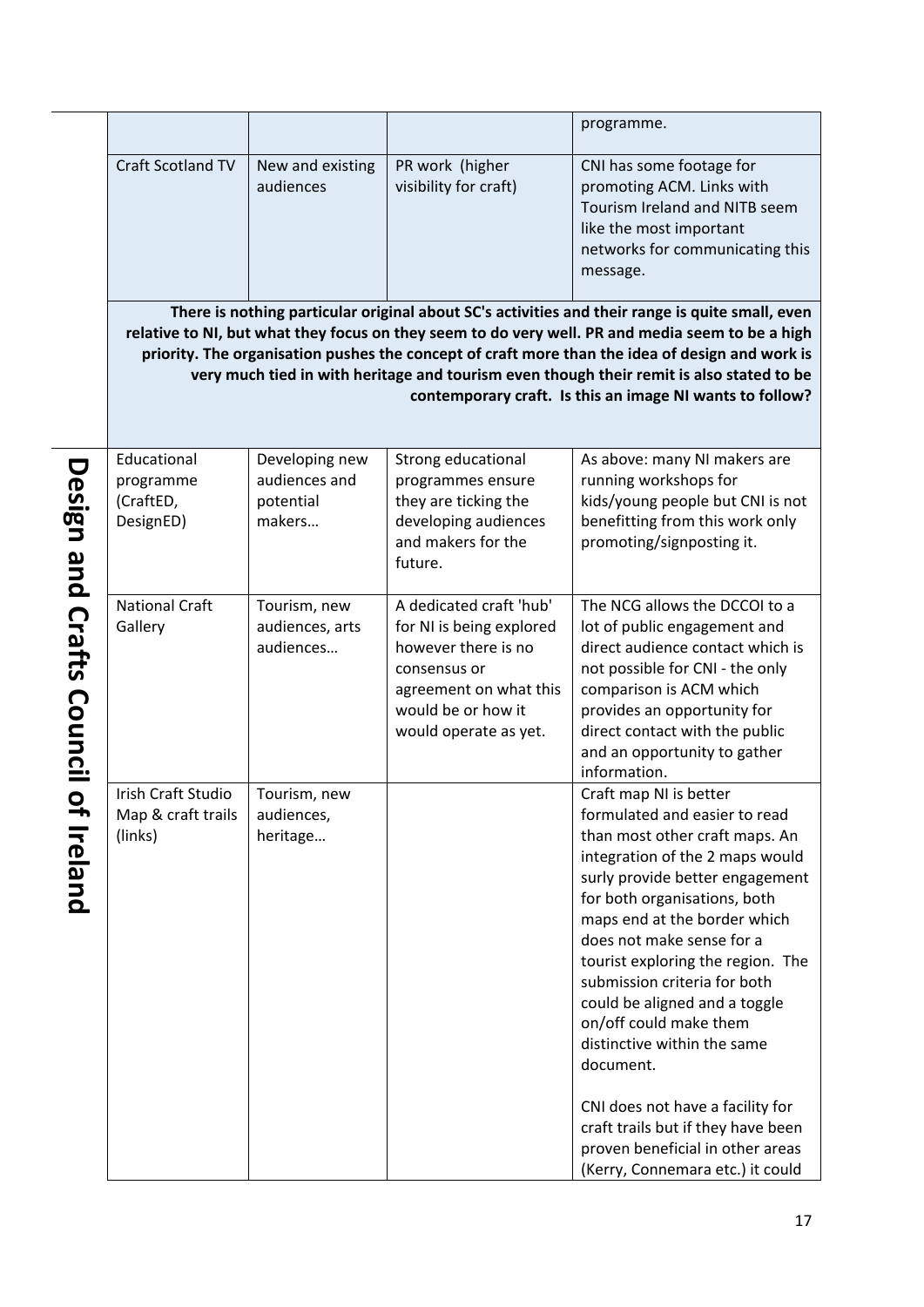|                                                                                                                               |                                                                                    |                                                                                                                                                                                                    | be considered in partnership<br>with relevant local government<br>agencies.                                                                                                                                                                                                                                                                                                                                                                                       |
|-------------------------------------------------------------------------------------------------------------------------------|------------------------------------------------------------------------------------|----------------------------------------------------------------------------------------------------------------------------------------------------------------------------------------------------|-------------------------------------------------------------------------------------------------------------------------------------------------------------------------------------------------------------------------------------------------------------------------------------------------------------------------------------------------------------------------------------------------------------------------------------------------------------------|
| PORTFOLLIO and<br>open exhibitions                                                                                            | Exhibition<br>opportunities for<br>makers but also<br>attracts<br>investors/buyers | An annual selection of<br>makers for portfolio<br>ensures a new 'cream<br>of the crop' - everyone<br>is not equal it's clear<br>they invest more time<br>and effort in some<br>people than others. | It is difficult to give equal<br>representation to all: Portfolio<br>provides a stamp of quality and<br>allows the DCCoI to give priority<br>to those selected. While 'Making<br>it' is a competitive programme<br>it's makers are still developing<br>perhaps a 'critical' annual<br>selection would help CNI raise<br>the standard for Craft in the<br>region                                                                                                   |
| Showcase Ireland<br>& international<br><b>Trade Fairs</b><br>(Maison &<br>Object, Heals<br>London, London<br>design festival) | Retail buyers,<br>traders,<br>international and<br>national                        |                                                                                                                                                                                                    | Irish makers are more likely to<br>be exporters and this focus<br>makes sense. The DCCol's<br>'Creative Island' selection is the<br>most marketed - could CNI<br>negotiate a quota for NI makers<br>to be included in this selection<br>annually thus benefiting from<br>the considerable resources<br>already invested in the scheme?                                                                                                                            |
| Online<br>publications                                                                                                        | Information for<br>the sector &<br>researchers                                     | Again, it's hard to know<br>who reads online<br>publications - if they<br>are beneficial or just<br>there for transparency                                                                         | There has been a lot of<br>interesting and important<br>industry research undertaken by<br>the DCCol. Extending research to<br>NI would not require too much<br>additional resources if<br>organisations work in<br>partnership. As said above, there<br>is a significant lack of critical<br>thought relating to Craft in NI<br>and as the DCCol's focus is on<br>industry (due to their funding<br>situation) there is a gap the CNI<br>could potentially fill. |
| Presence at<br>cultural events<br>(blooms, RDS<br>Christmas fair)                                                             | New audiences,<br>interacting with<br>the public,<br>potential buyers.             |                                                                                                                                                                                                    | CNI does this already but there is<br>scope to expand - more<br>consideration would be needed<br>to identify suitable events but<br>present at food & drinks events<br>seems like a logical first step, this<br>would provide another platform<br>from direct audience<br>engagement in addition to ACM.                                                                                                                                                          |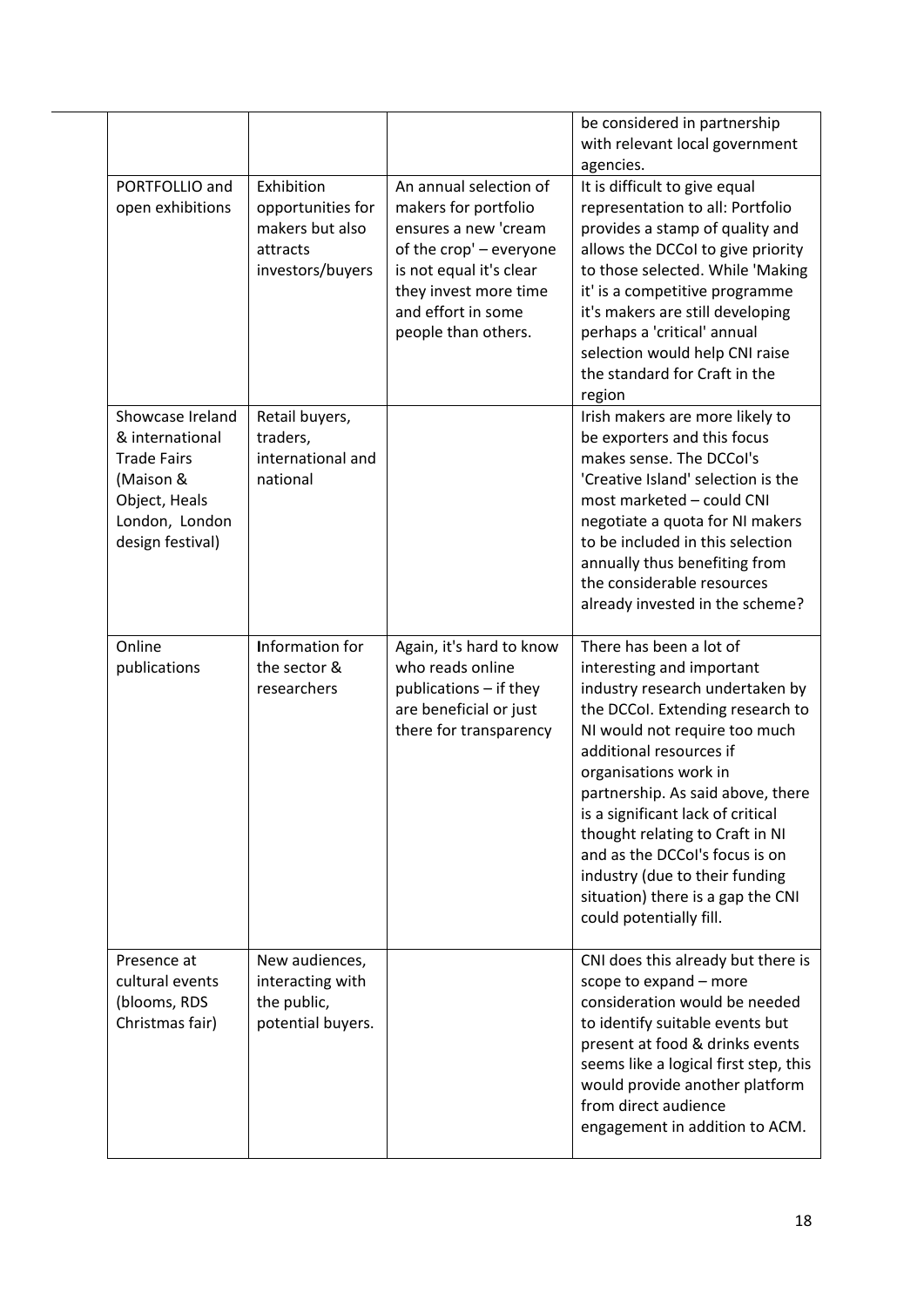| 'Designed &                                                                                 | Buyers, retailers, | The associated website   | There is a lack of suitable retail                                                                                                                                                                                                                                                                                  |  |  |
|---------------------------------------------------------------------------------------------|--------------------|--------------------------|---------------------------------------------------------------------------------------------------------------------------------------------------------------------------------------------------------------------------------------------------------------------------------------------------------------------|--|--|
| Made in Ireland'                                                                            | stockists          | drives the buying end of | partners (equivalent to Arnott's                                                                                                                                                                                                                                                                                    |  |  |
| concept-brand                                                                               | General public     | craft the agency's work  | & BT's) in NI. Also there is the                                                                                                                                                                                                                                                                                    |  |  |
|                                                                                             | due to accessible  | more publically than     | political problem of adopting a                                                                                                                                                                                                                                                                                     |  |  |
|                                                                                             | <b>locations</b>   | the 'business            | 'made in Ireland' brand due to                                                                                                                                                                                                                                                                                      |  |  |
|                                                                                             | (Arnotts, BT's),   | development' end with    | the political circumstances.                                                                                                                                                                                                                                                                                        |  |  |
|                                                                                             | regional design    | links to shops even      |                                                                                                                                                                                                                                                                                                                     |  |  |
|                                                                                             | shops              | prices displayed.        | A brand identifier could be a<br>useful edition to CNI's existing<br>retail programmes (with<br>Assembly gift-shops etc.), for<br>example 'Craft NI selected'- but<br>the organisation would have to<br>consider whether the work<br>displayed there is the quality it<br>wants to be reinforcing to the<br>public. |  |  |
|                                                                                             |                    |                          | The DCCoI has, due to its funding has become very focused on design and industry rather than                                                                                                                                                                                                                        |  |  |
|                                                                                             |                    |                          | contemporary craft. The organisation is the largest, with the most programmes offered and the                                                                                                                                                                                                                       |  |  |
| most income due to its business structure. As the DCCol include ALL of Ireland in their     |                    |                          |                                                                                                                                                                                                                                                                                                                     |  |  |
| programmes and NI makers can avail of their opportunities, there is scope for CNI to fill a |                    |                          |                                                                                                                                                                                                                                                                                                                     |  |  |

**different need – perhaps one more similar to the role of CC while working in partnership with the** 

**DCCoI to ensure NI makers are fairly represented**.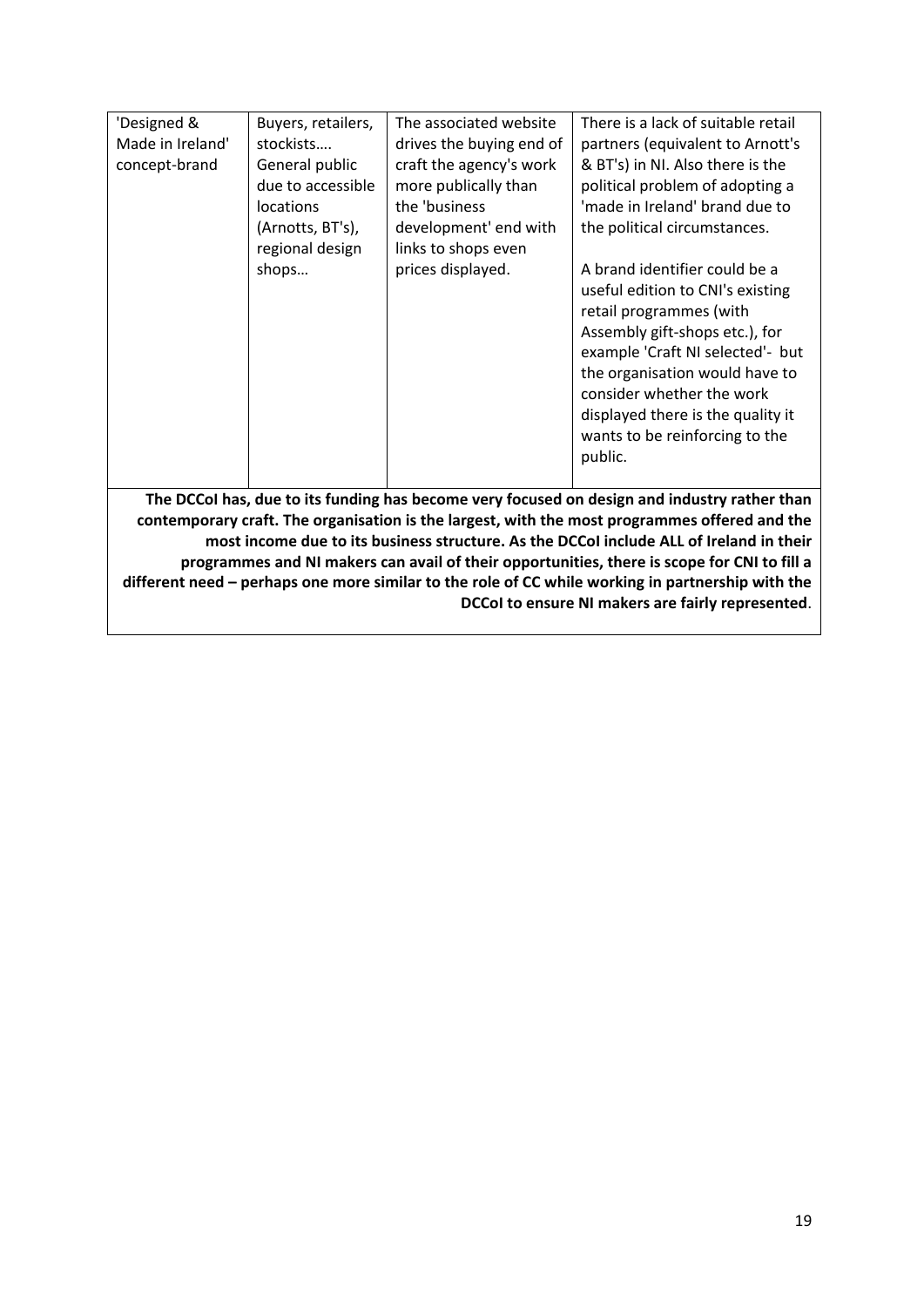# Appendices

# <span id="page-19-1"></span><span id="page-19-0"></span>1. Product breakdown by agency

Craft NI's 'Products' 19 – 7:9:2

| Directory          | Retail<br>programme<br>(gift shops)    | Photography<br>scheme                       | Networking<br>events                 |
|--------------------|----------------------------------------|---------------------------------------------|--------------------------------------|
| Craft map          | Display Space<br>(?)                   | <b>Critical writing</b>                     | Arts and<br><b>Business</b><br>Award |
| 'Making it'        | <b>ACM</b>                             | Sectoral research                           | Export<br>programme<br>(trade fairs) |
| Meet the buyer     | Valentines &<br>Christmas<br>campaigns | <b>Business</b><br>Development<br>Programme | Digital strategy<br>and marketing    |
| <b>Newsletters</b> | <b>Resource Space</b>                  | Seminars (?)                                |                                      |

**Benefits** the public & makers Maker focused For the sector generally

DCCoI 'products' 24 – 7:12:5

| Membership             | <b>National Craft</b><br>Gallery       | <b>Future Makers</b><br>Awards           | Craft-ED<br>& Design-ED                   |
|------------------------|----------------------------------------|------------------------------------------|-------------------------------------------|
| <b>GANS network</b>    | <b>DCCol Skills</b><br>Courses         | Newsletters &<br>Opportunity<br>listings | Give Irish Craft<br>website &<br>campaign |
| <b>Funding Support</b> | Craft Map                              | <b>FUES</b> design<br><b>Clinics</b>     | <b>Members</b><br>directory               |
| Sectoral<br>research   | Design & Made<br>in Ireland<br>'Brand' | <b>Mentoring</b><br><b>Schemes</b>       | <b>Critical writing</b>                   |
| Portfolio<br>Selection | Showcase<br>Ireland                    | <b>Retail Partnerships</b>               | <b>Irish Design</b><br>2015               |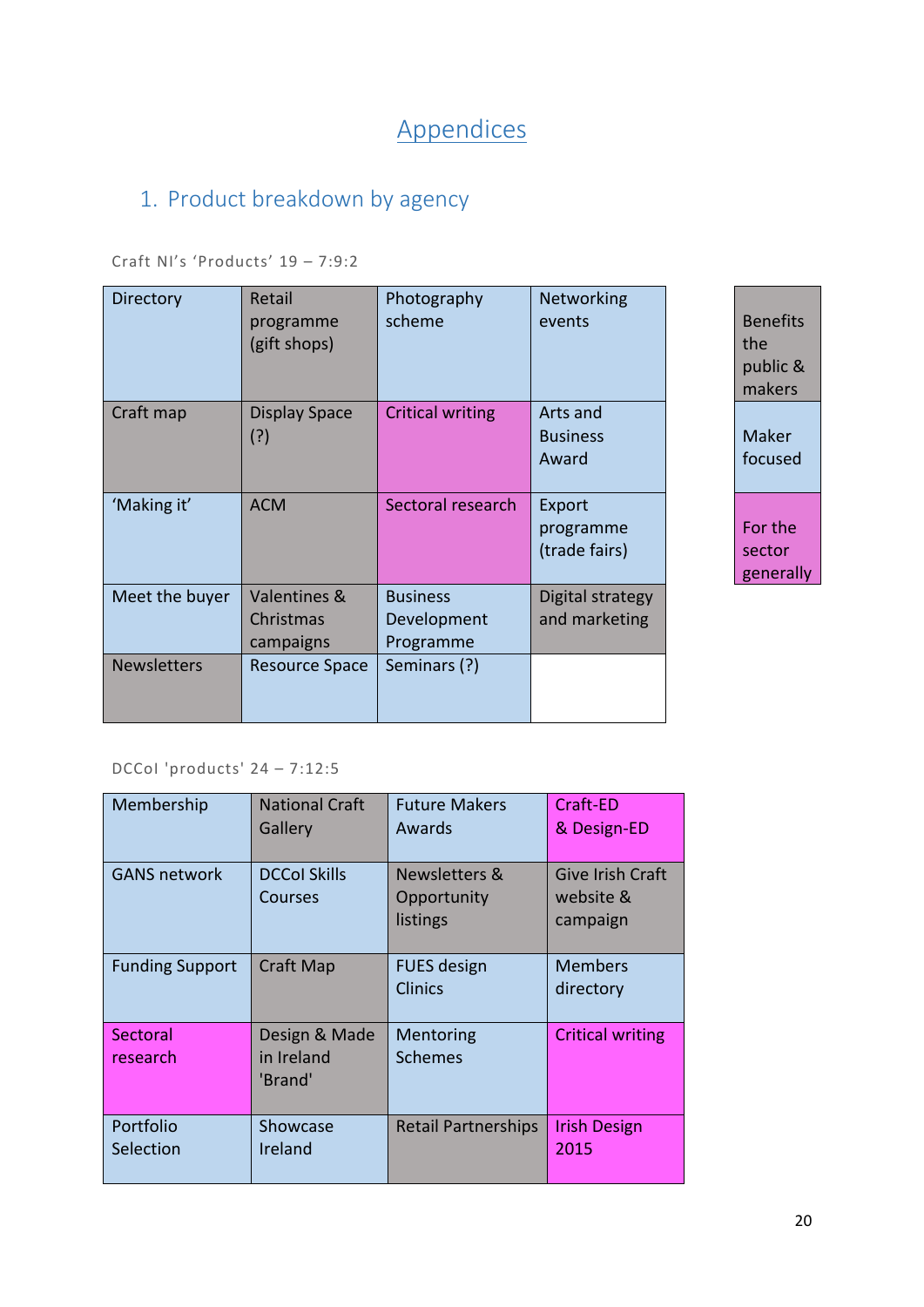| Digital      | <b>PR Work</b> | Lobbying & Job | <b>Online business</b> |
|--------------|----------------|----------------|------------------------|
| promotion &  |                | Creating       | development            |
| social media |                |                | resources              |

Craft Scotland 'Products' 12- 4:5:3

| Advocacy                          | 'Meet you<br>maker'                     | Selection for<br>Hothouse                  | <b>Directory</b>   |
|-----------------------------------|-----------------------------------------|--------------------------------------------|--------------------|
| <b>Resource listings</b>          | Summer show                             | Conferences                                | <b>Craft Map</b>   |
| <b>Signposts</b><br>opportunities | 'Go and See'<br>trips to trade<br>shows | PR work for<br>Scottish craft<br>generally | <b>Newsletters</b> |

### Crafts Council England 'products' – 19 – 4:9:5

| <b>Research and</b><br>advocacy                                               | <b>COLLECT</b><br>London                             | Hothouse<br>programme                        | <b>Critical writing</b>                          |
|-------------------------------------------------------------------------------|------------------------------------------------------|----------------------------------------------|--------------------------------------------------|
| Injection<br>(mid-career<br>makers)                                           | <b>Trade Show</b><br>presence                        | Participation<br>programmes<br>(Craft Clubs) | Newsletter and<br>opportunity<br>listing         |
| <b>Crafts Magazine</b>                                                        | <b>National</b><br>Touring<br>Exhibitions            | CC collection of<br>work                     | Lobbying                                         |
| Directory                                                                     | Professional<br>development<br>workshops<br>(paying) | <b>Make Shift</b><br>(conferences)           | <b>National Trust</b><br>retail<br>opportunities |
| Portfolio<br>(makers to work<br>in collaboration<br>with other<br>industries) | A Future Made                                        | Industry reports                             |                                                  |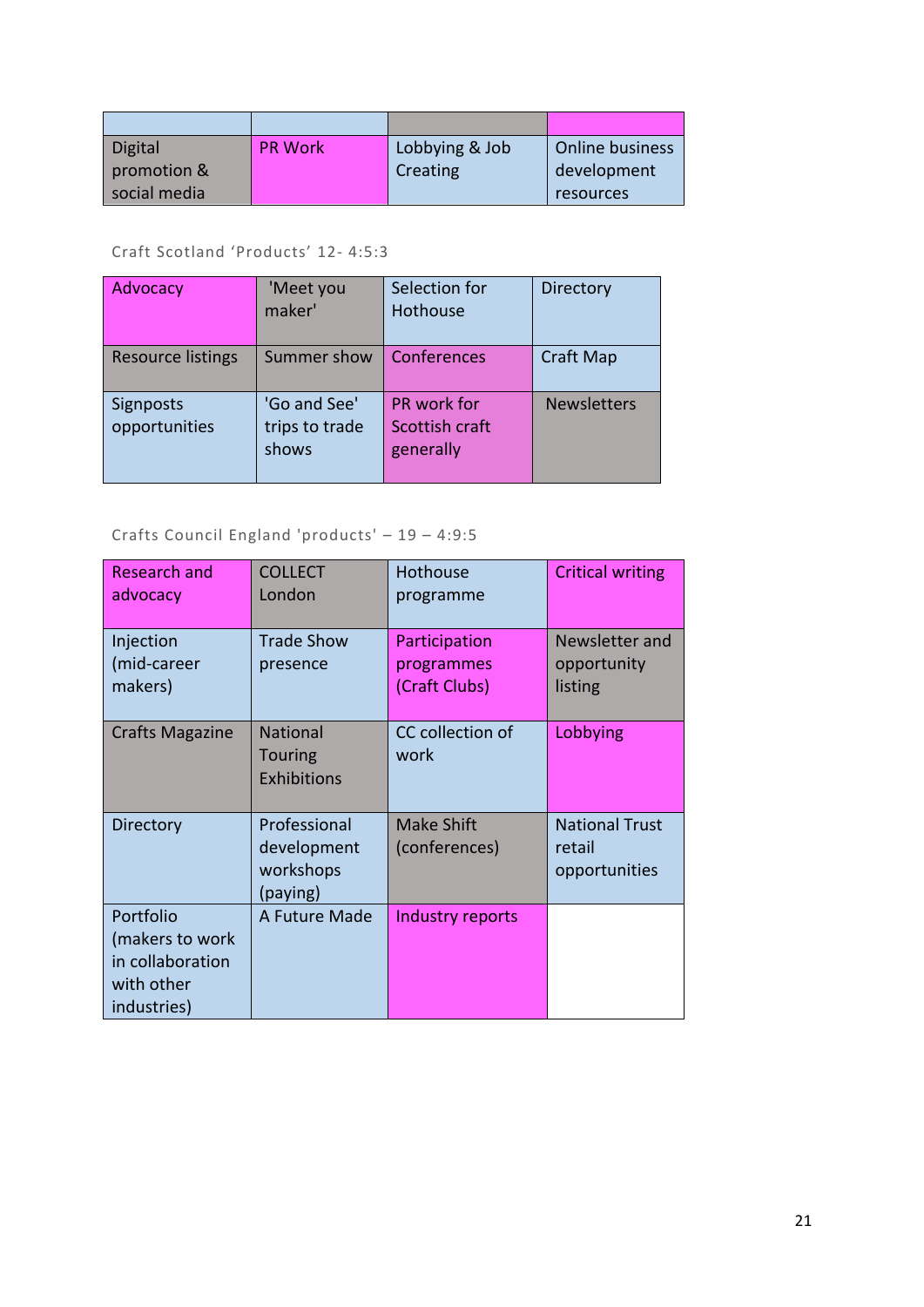### <span id="page-21-0"></span>2. References

ACNI (2016), Funding Criteria for Visual Arts, Craft and Architecture, ACNI [Online]

Brown, K (2014), 'Collective Insight: An Environmental Audit of Craft Collectives/ Networks Northern Ireland 2014. Executive Summary'. Unpublished MA Dissertation QUB

CNI, (2007), 'A Future in the Making', Craft Northern Ireland, Belfast

Kawashima, N. (2000) 'Beyond the division of attenders vs. non-attenders: a study into audience development in policy and practice. Working Paper. Coventry: University of Warwick. Centre for Cultural Policy Studies. Research papers, Vol.6

Murphy, O. (2009) 'An investigation into how Craft Northern Ireland could develop a relationship between minority ethnic communities' and the Northern Ireland craft sector.' [Not published].

Maitland, H (2000), 'A Guide to Audience Development', Arts Council UK.

### <span id="page-21-1"></span>3. Bibliography of Reports and Documents

- Arts Audiences, (2015) 'The Arts in Irish Life 2015 Research update', Arts Council Ireland [\[Online\]](http://artsaudiences.ie/the-arts-in-irish-life-2015-research-update/)
- BOP Consulting (2012): Craft in an Age of Change. London: Crafts Council [\[Online\]](http://wcc-europe.org/sites/default/files/Craft_in_an_Age_of_Change.pdf)
- Brown, J (2014), 'Making it Local: What does this mean in the context of contemporary craft' Crafts Council, London [\[online\]](http://www.craftscouncil.org.uk/content/files/Crafts_Council_Local_Report_Web_SinglePages.pdf)
- Craft NI (2014), Craft NI Business Plan 2015- 2016 [Unpublished Internal Document]
- Ferraro, E White, R., Cox, E., Bebbington, J. & Wilson, S. (2011) 'Craft and sustainable development: reflections on Scottish craft and pathways to sustainability.' *Craft + Design Enquiry*, [3,\[online\]](http://discovery.dundee.ac.uk/portal/files/1104325/craft_sustainable_development.pdf)
- Kawashima, Nobuko (2000) 'Beyond the division of attenders vs. non-attenders: a study into audience development in policy and practice. Working Paper. Coventry: University of Warwick. Centre for Cultural Policy Studies. Research papers, Vol.6[. \[Online\]](http://s3.amazonaws.com/academia.edu.documents/38670958/Social_Exclusion_Printed_version.pdf?AWSAccessKeyId=AKIAJ56TQJRTWSMTNPEA&Expires=1469189076&Signature=Qwxx%2F%2BJu%2FeOaO4n%2Fc%2BHzA%2Ba1HZc%3D&response-content-disposition=inline%3B%20filename%3DAudience_Development_and_Social_Inclusio.pdf)
- McAuley, A & Fillis, I (2002), Crafts Businesses in Scotland; A study for the Scottish Arts Council, Department of Marketing, University of Stirling [\[online\]](http://www.scottisharts.org.uk/resources/publications/research/pdf/RES11%20Craft%20Businesses%20In%20Scotland.pdf)
- Millward Brown, (2012) 'Public Perceptions and Awareness of Irish Crafts', Crafts Council of Ireland [\[online\]](https://issuu.com/craftscouncilofireland/docs/millward_brown_research_december_2012_crafts_counc)